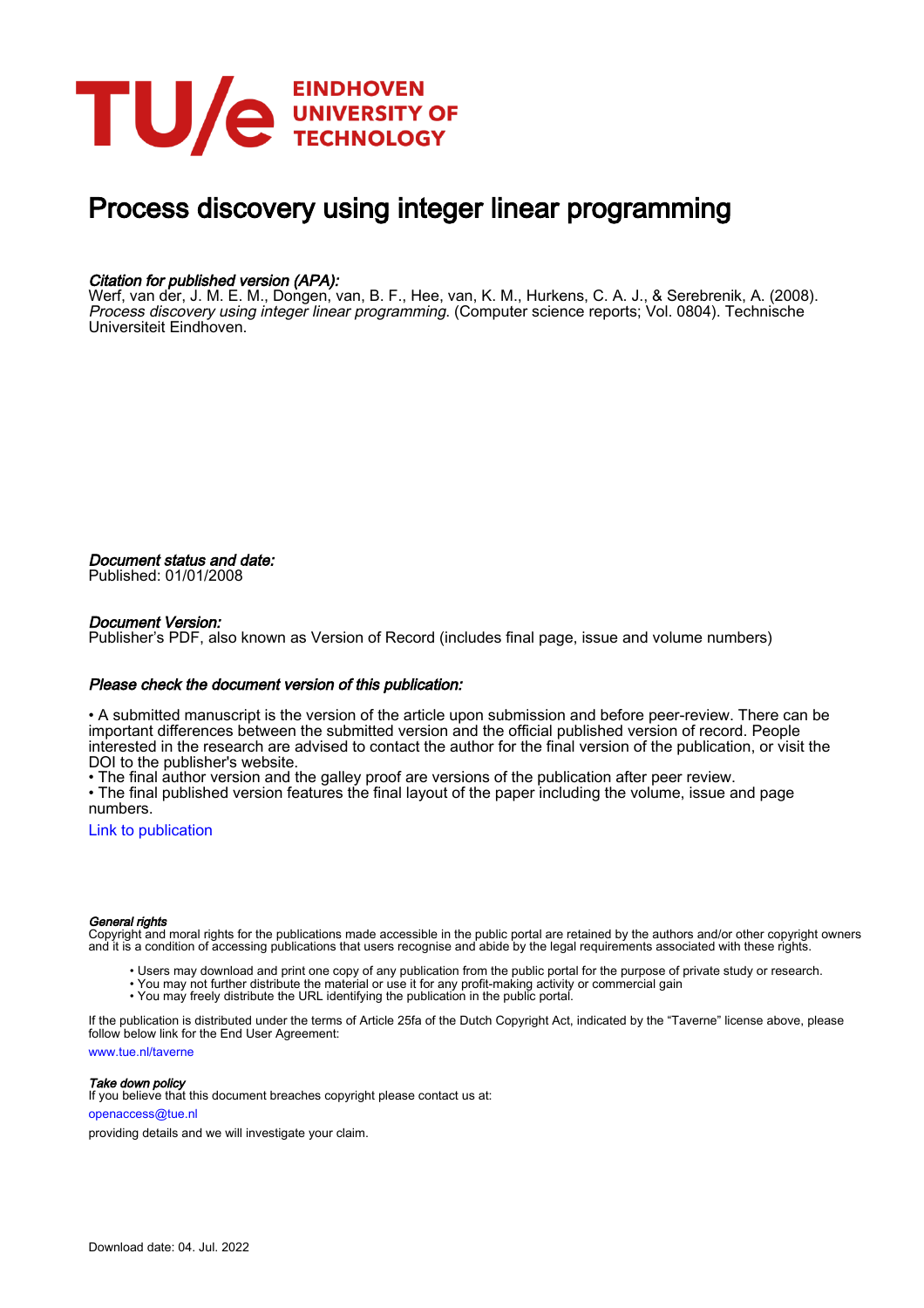## Process Discovery using Integer Linear Programming

J.M.E.M. van der Werf, B.F. van Dongen, K.M. van Hee, C.A.J. Hurkens, and A. Serebrenik

Department of Mathematics and Computer Science Technische Universiteit Eindhoven P.O. Box 513, 5600 MB Eindhoven, The Netherlands { j.m.e.m.v.d.werf, b.f.v.dongen, k.m.v.hee, c.a.j.hurkens, a.serebrenik }@tue.nl

Abstract. The research domain of *process discovery* aims at constructing a process model (e.g. a Petri net) which is an abstract representation of an execution log. Such a Petri net should (1) be able to reproduce the log under consideration and (2) be independent of the number of cases in the log. In this paper, we present a process discovery algorithm where we use concepts taken from the language-based theory of regions, a wellknown Petri net research area. We identify a number of shortcomings of this theory from the process discovery perspective, and we provide solutions based on integer linear programming.

#### 1 Introduction

Enterprise information systems typically log information on the steps performed by the users of the system. For legacy information systems, such execution logs are often the only means for gaining insight into ongoing processes. Especially, since system documentation is usually missing or obsolete and nobody is confident enough to provide such documentation. Hence, in this paper we consider the problem of process discovery [7], i.e. we construct a process model describing the processes controlled by the information system by simply using the execution log. We restrict our attention to the control flow, i.e., we focus on the ordering of activities executed, rather than on the data recorded.

Table 1 illustrates our notion of an event log, where it is important to realize that we assume that every event recorded is related to a single execution of a process, also referred to as a case.

A process model (in our case a Petri net) discovered from a given execution log should satisfy a number of requirements. First of all, such a Petri net should be capable of reproducing the log, i.e. every sequence of events recorded in the log should correspond to a firing sequence of the Petri net. Second, the size of the Petri net should be independent of the number of cases in the log. Finally, the Petri net should be such that the places in the net are as expressive as possible in terms of the dependencies between transitions they express.

A problem similar to process discovery arises in areas such as hardware design and control of manufacturing systems. There, the so called theory of regions is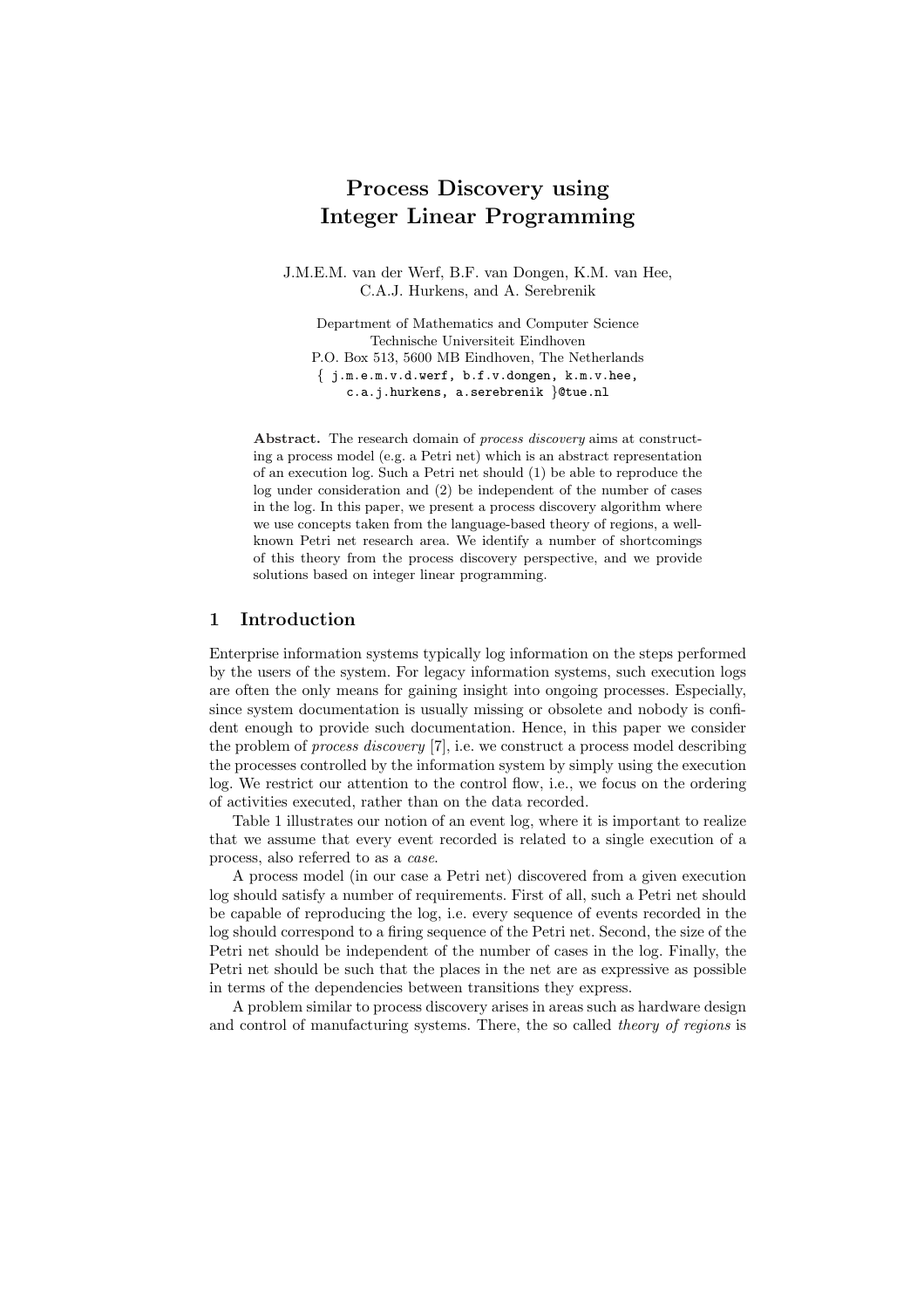Table 1. An event log.

| case id |            | activity id originator | case id | activity id | originator |
|---------|------------|------------------------|---------|-------------|------------|
| case 1  | activity A | John                   | case 5  | activity A  | Sue        |
| case 2  | activity A | John                   | case 4  | activity C  | Carol      |
| case 3  | activity A | Sue                    | case 1  | activity D  | Pete       |
| case 3  | activity B | Carol                  | case 3  | activity C  | Sue        |
| case 1  | activity B | Mike                   | case 3  | activity D  | Pete       |
| case 1  | activity C | John                   | case 4  | activity B  | Sue        |
| case 2  | activity C | Mike                   | case 5  | activity E  | Claire     |
| case 4  | activity A | Sue                    | case 5  | activity D  | Claire     |
| case 2  | activity B | John                   | case 4  | activity D  | Pete       |
| case 2  | activity D | Pete                   |         |             |            |

used to construct a Petri net from a behavioral specification (e.g., a language), such that the behavior of this net corresponds with the specified behavior (if such a net exists).

In this paper we investigate the application of the theory of regions in the field of process discovery. It should be noted that we are not interested in Petri nets whose behavior corresponds completely with the given execution log, i.e. logs cannot be assumed to exhibit all behavior possible. Instead, they merely provide insights into "common practice" within a company.

In Section 3, we show that a straightforward application of the theory of regions to process discovery would lead to Petri nets of which the number of places depends on size of the log. Therefore, in Section 4, we discuss how ideas from the theory of regions can be combined with generally accepted concepts from the field of process discovery to generate Petri nets that satisfy the requirements given above. Furthermore, using the log of Table 1 as an illustrative example, we show how our approach can lead to Petri nets having certain structural properties, such as marked graphs, state machines and free-choice nets [14]. Finally, in Section 5 we present the implementation of our approach in ProM [4], followed by a brief discussion on its usability on logs taken from practice. In Section 6, we provide some conclusions.

#### 2 Preliminaries

Let S be a set. The powerset of S, the set of all subsets of S, is denoted by  $\mathcal{P}(S) = \{S' | S' \subseteq S\}$ . A bag (multiset) m over S is a function  $S \to \mathbb{N}$ , where  $\mathbb{N} = \{0, 1, 2, \ldots\}$  denotes the set of natural numbers. The set of all bags over S is denoted by  $\mathbb{N}^S$ . We identify a bag with all elements occurring only once with the set containing these elements, and vice versa. We use + and − for the sum and difference of two bags, and  $=, \leq, \geq, \leq \leq$  for the comparison of two bags, which are defined in a standard way. We use  $\emptyset$  for the empty bag, and  $\in$  for the element inclusion. We write e.g.  $m = 2[p] + [q]$  for a bag m with  $m(p) = 2$ ,  $m(q) = 1$  and  $m(x) = 0$ , for all  $x \notin \{p, q\}$ . We use the standard notation |m| and |S| to denote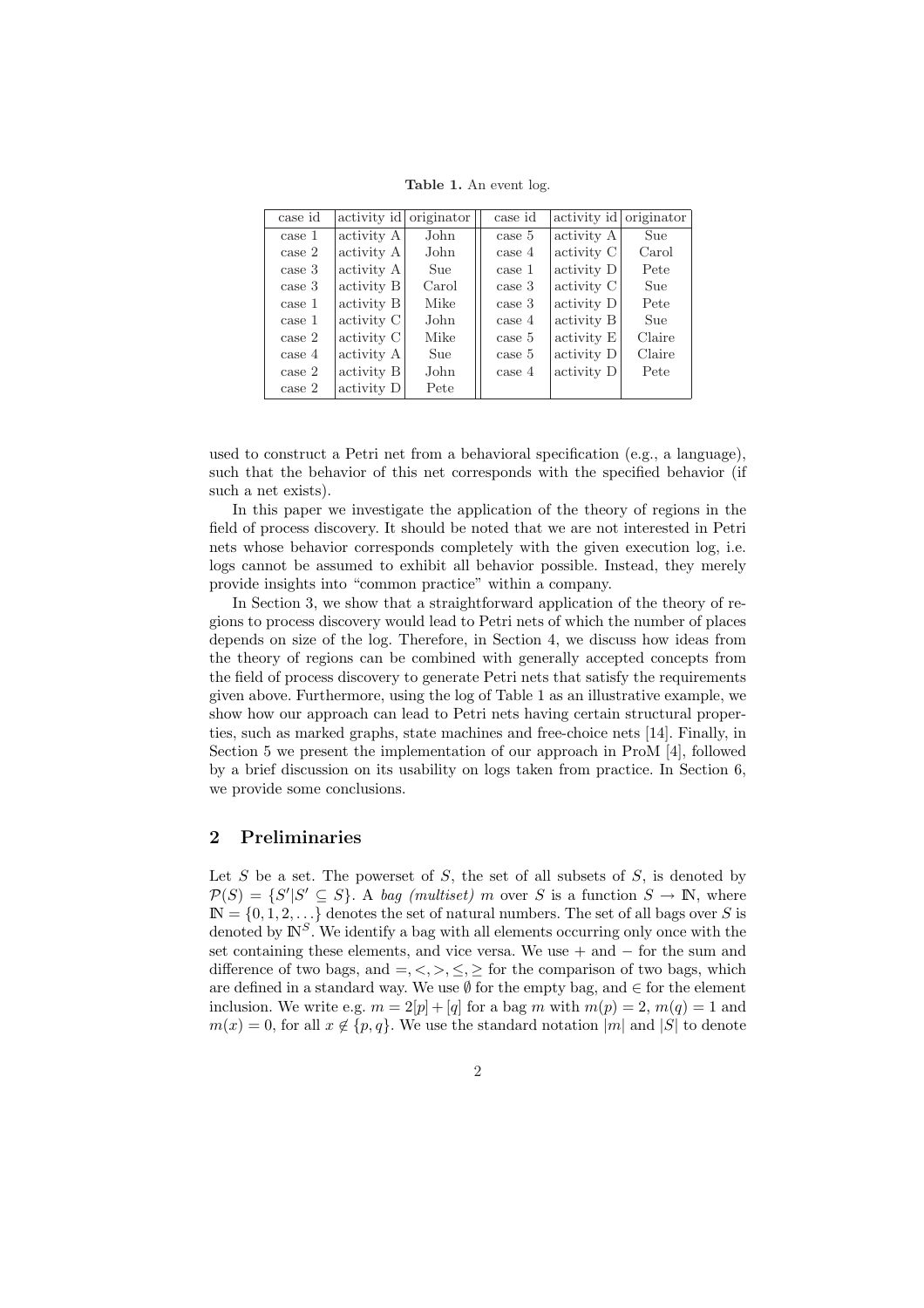the number of elements in bags and sets. Let  $n \in \mathbb{N}$ . A sequence over S of length *n* is a function  $\sigma: \{1, \ldots, n\} \to S$ . If  $n > 0$  and  $\sigma(1) = a_1, \ldots, \sigma(n) = a_n$ , we write  $\sigma = \langle a_1, \ldots, a_n \rangle$ , and  $\sigma_i$  for  $\sigma(i)$ . The length of a sequence is denoted by  $|\sigma|$ . The sequence of length 0 is called the empty sequence, and is denoted by  $\epsilon$ . The set of finite sequences over S is denoted by  $S^*$ . Let  $v, \tau \in S^*$  be two sequences. Concatenation, denoted by  $\sigma = v; \tau$  is defined as  $\sigma : \{1, \ldots, |v| + |\tau|\} \to S$ , such that for  $1 \leq i \leq |v|, \sigma(i) = v(i)$ , and for  $|v| + 1 \leq i \leq |\sigma|, \sigma(i) = \tau(i - |v|)$ . Further, we define the prefix  $\leq$  on sequences by  $v \leq \tau$  if and only if there exists a sequence  $\rho \in S^*$  such that  $\tau = \nu$ ;  $\rho$ . We use x to denote column vectors and for a sequence  $\sigma \in S^*$ , the *Parikh vector*  $\sigma: S \to \mathbb{N}$  defines the number of occurrences of each element of S in the sequence, i.e.  $\sigma(s) = |\{i| \le i \le |\sigma|, \sigma(i) = s\}|$ , for all  $s \in S$ .

Let  $\Sigma$  be an *alphabet*, i.e. a finite and non-empty set. Its elements are called letters. A word w is a finite sequence of letters, i.e.  $w \in \Sigma^*$ . A language  $\mathcal L$  is a set of words:  $\mathcal{L} \subseteq \mathbb{Z}^*$ . A language is called *prefix-closed* if for all non-empty words  $w = w'a \in \mathcal{L}, a \in \Sigma$ , it holds that  $w' \in \mathcal{L}$ .

**Definition 2.1.** (Petri net) A *Petri net N* is a 3-tuple  $N = (P, T, F)$ , where (1)  $P$  and  $T$  are two disjoint sets of *places* and *transitions* respectively; we call the elements of the set  $P \cup T$  nodes of N; (2)  $F \subseteq (P \times T) \cup (T \times P)$  is a flow *relation*; an element of  $F$  is called an *arc*.

Let  $N = (P, T, F)$  be a Petri net. Given a node  $n \in P \cup T$ , we define its preset  $\mathbf{v}_n = \{n' | (n', n) \in F\}$ , and its postset  $n_N^{\bullet} = \{n' | (n, n') \in F\}$ . If the context is clear, we omit the  $N$  in the subscript.

To describe the execution semantics of a net, we use markings. A marking m of a net  $N = (P, T, F)$  is a bag over P. Markings are states (configurations) of a net. A pair  $(N, m)$  is called a marked Petri net. A transition  $t \in T$  is enabled in a marking  $m \in \mathbb{N}^P$ , denoted by  $(N,m)[t]$  if and only if  $\cdot t \leq m$ . Enabled transitions may fire. A transition firing results in a new marking  $m'$ with  $m' = m - \cdot t + t^{\bullet}$ , denoted by  $(N, m)$  [t]  $(N, m')$ .

**Definition 2.2.** (Firing sequence) Let  $N = (P, T, F)$  be a Petri net, and  $(N, m)$  be a marked Petri net. A sequence  $\sigma \in T^*$  is called a *firing sequence* of  $(N, m)$  if and only if for  $n = |\sigma|$ , there exist markings  $m_1, \ldots, m_{n-1} \in$  $\mathbb{N}^P$  and transitions  $t_1, \ldots, t_n \in T$  such that  $\sigma = \langle t_1, \ldots, t_n \rangle$ , and,  $(N, m)$   $[t_1\rangle$  $(N, m_1) \dots (N, m_{n-1})[t_n]$ . We lift the notations for being enabled and firing to firing sequences, i.e. if  $\sigma \in T^*$  be a firing sequence, then for all  $1 \leq k \leq |\sigma|$  and for all places  $p \in P$  it holds that  $m(p) + \sum_{i=1}^{k-1} (\sigma_i^*(p) - \sigma_i(p)) \geq \sigma_k(p)$ .

As we stated before, a single execution of a model is called a case. If the model is a Petri net, then a single firing sequence that results in a dead marking (a marking where no transition is enabled) is a case. Since most information systems log all kinds of events during execution of a process, we establish a link between an execution log of an information system and firing sequences of Petri nets. The basic assumption is that the log contains information about specific transitions executed for specific cases.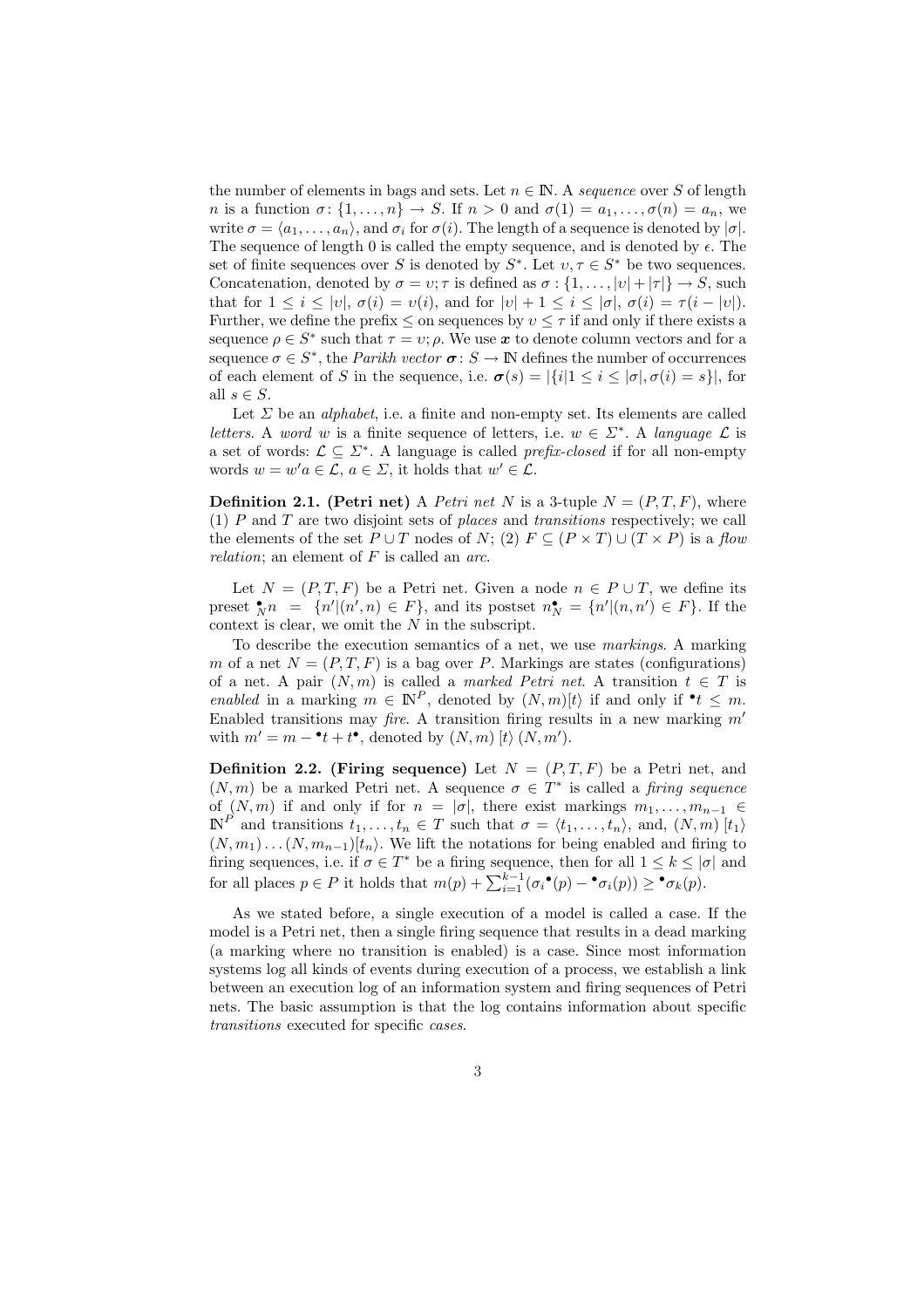**Definition 2.3.** (Case, Log) Let T be a set of transitions,  $\sigma \in T^*$  is a case, and  $L \in \mathcal{P}(T^*)$  is an execution log if and only if for all  $t \in T$  holds that there is a  $\sigma \in L$ , such that  $t \in \sigma$ . In other words, an execution log is a set of firing sequences of some marked Petri net  $(N, m) = ((P, T, F), m)$ , where P, F and m are unknown and where no transition is dead.

In Definition 2.3, we define a log as a set of cases. Note that in real life, logs are bags of cases, i.e. a case with a specific order in which transitions are executed may occur more than once, as shown in our example. However, in this paper, we do not have to consider occurrence frequencies of cases and therefore sets suffice.

Recall that the goal of process discovery is to obtain a Petri net that can reproduce the execution log under consideration. In [11], Lemma 1 states the conditions under which this is the case. Here, we repeat that Lemma and we adapt it to our own notation.

**Definition 2.4.** (Replayable log) Let  $L \in \mathcal{P}(T^*)$  be an execution log, and  $\sigma \in L$  a case. Furthermore, let  $N = ((P, T, F), m)$  be a marked Petri net. If the log L is a subset of all possible cases of  $(N, m)$ , i.e. each case in L is a firing sequence in  $(N, m)$   $((N, m)|\sigma\rangle)$ , we say that L can be replayed by  $(N, m)$ .

In order to construct a Petri net that can indeed reproduce a given log, the theory of regions can be used. In Section 3, we present this theory in detail and we argue why the classical algorithms in existence are not directly applicable in the context of process discovery. In Section 4, we show how to extend the theory of regions to be more applicable in a process discovery context.

### 3 Theory of regions

The general question answered by the theory of regions is: given the specified behavior of a system, what is the Petri net that represents this behavior? Both the form in which the behavior is specified as well as the "represents" statement can be expressed in different ways. Mainly, we distinguish two types, the first of which is state-based region theory [9,12,16]. This theory focusses on the synthesis of Petri nets from state-based models, where the statespace of the Petri net is branching bisimilar to the given state-based model. Although state-based region theory can be applied in the process discovery context [6], the main problem is that execution logs rarely carry state information and the construction of this state information from a log is far from trivial [6].

In this paper, we consider language-based region theory [8, 13, 17], of which [17] presents a nice overview. In [17], the authors show how for different classes of languages (step languages, regular languages and partial languages) a Petri net can be derived such that the resulting net is the smallest Petri net in which the words in the language are possible firing sequences.

In this section, we introduce the language-based regions, we briefly show how the authors of [11, 17] used these regions in the context of process discovery and why we feel that this application is not a suitable one.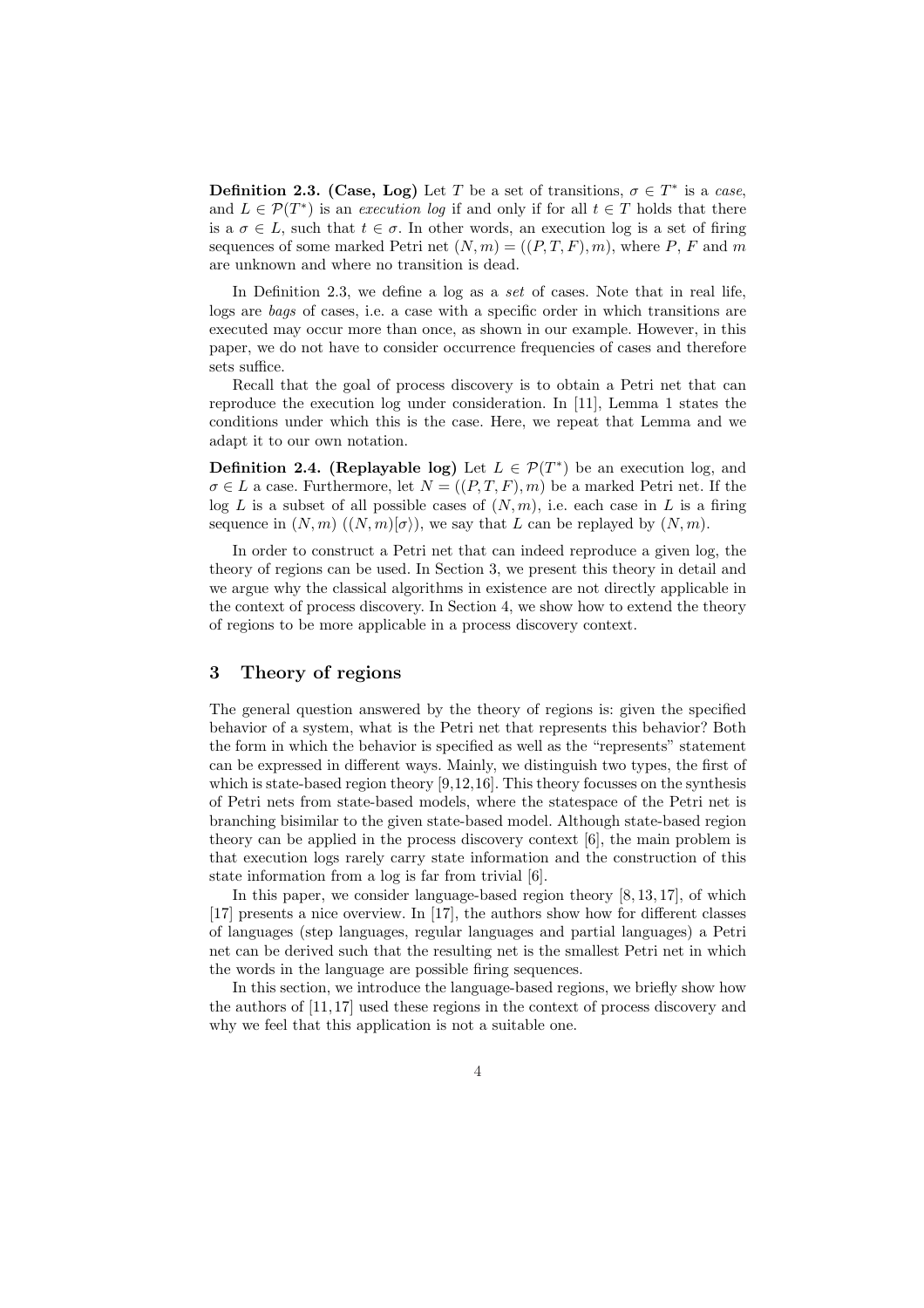

Fig. 1. Region for a log with four events.

#### 3.1 Language-based theory of regions

Given a prefix-closed language  $\mathcal L$  over some alphabet  $T$ , the language-based theory of regions tries to find a finite Petri net  $N(\mathcal{L})$  in which the transitions correspond to the symbols in the alphabet of the language and of which all words in the language are firing sequences. Furthermore, the Petri net should have only minimal firing sequences not in the language.

The Petri net  $N(\mathcal{L}) = (\emptyset, T, \emptyset)$  is a finite Petri net in which all words are firing sequences. However, its behavior not minimal. Therefore, the behavior of this Petri net needs to be reduced, such that the Petri net still allows to reproduce all words in the language, but does not allow for more behavior. This is achieved by adding places to the Petri net. The theory of regions provides a method to calculate these places, using regions.

**Definition 3.1.** (Region) A region of a prefix-closed language  $\mathcal{L}$  over  $T =$  $\{t_1,\ldots,t_n\}$  is a triple  $(\boldsymbol{x},\boldsymbol{y},c)$  with  $\boldsymbol{x},\boldsymbol{y}\in\{0,1\}^{|\boldsymbol{T}|}$  and  $c\in\{0,1\}$ , such that for each non-empty word  $w = w'$ ;  $a \in \mathcal{L}$ ,  $w' \in \mathcal{L}$ ,  $a \in T$ :

$$
c+\sum_{1\leq i\leq n} (\boldsymbol{w'}(t_i)\cdot \boldsymbol{x}(t_i)-\boldsymbol{w}(t_i)\cdot \boldsymbol{y}(t_i))\geq 0
$$

This can be rewritten into the inequation system:

$$
1 \cdot c + A' \cdot x - A \cdot y \ge 0
$$

where A and A' are two  $|\mathcal{L}| \times |T|$  matrices with  $A(w, t) = \boldsymbol{w}(t)$ , and  $A'(w, t) =$  $w'(t)$ , with  $w = w'a$ . The set of all regions of a language is denoted by  $\Re(\mathcal{L})$ and the region  $(0,0,0)$  is called the *trivial region*.<sup>1</sup>

Figure 1 shows a region for a log with four events, i.e. each solution  $(x, y, c)$ of the inequation system can be regarded in the context of a Petri net, where the region corresponds to a feasible place with preset  $\{t | t \in T, \mathbf{x}(t) = 1\}$  and postset  ${t | t \in T, y(t) = 1}$ , and initially marked with c tokens. Note that we do not assume arc-weights, where the authors of [8, 11, 13, 17] do. However, in process

<sup>&</sup>lt;sup>1</sup> To reduce calculation time, the inequation system can be rewritten to the form  $[1; A'; -A] \cdot r \geq 0$  which can be simplified by eliminating duplicate rows.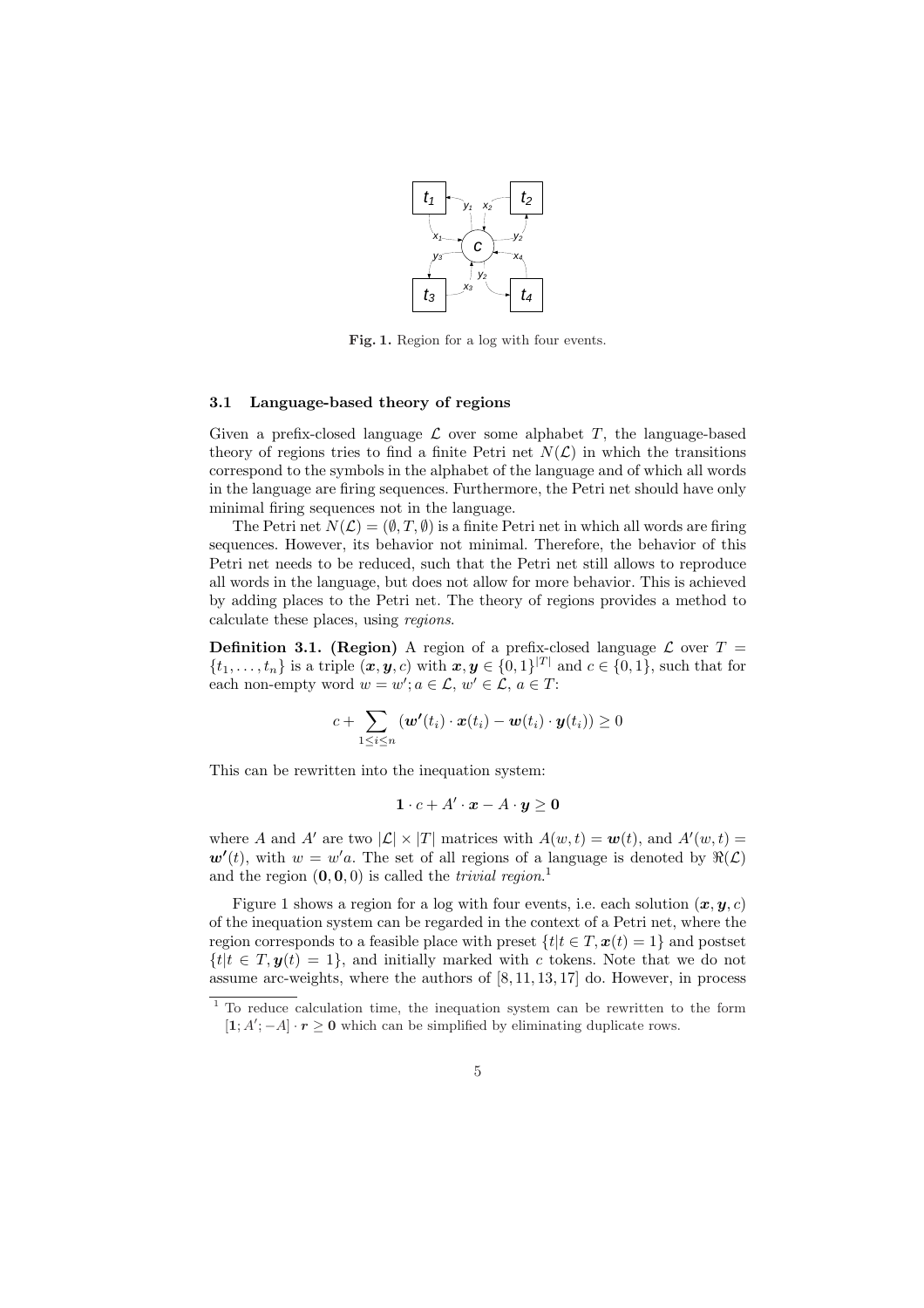modelling languages, such arc weights typically do not exist, hence we decided to ignore them. Our approach can however easily be extended to incorporate them.

Since the place represented by a region is a place which can be added to a Petri net, without disturbing the fact that the net can reproduce the language under consideration, such a place is called a feasible place.

**Definition 3.2.** (Feasible place) Let  $\mathcal{L}$  be a prefix-closed language over T and let  $N = ((P, T, F), m)$  be a marked Petri net. A place  $p \in P$  is is called *feasible* if and only if there exists a *corresponding* region  $(x, y, c) \in \Re(\mathcal{L})$  such that  $m(p) = c$ , and  $x(t) = 1$  if and only if  $t \in \bullet p$ , and  $y(t) = 1$  if and only if  $t \in p^{\bullet}$ .

In [11, 17] it was shown that any solution of the inequation system of Definition 3.1 can be added to a Petri net without influencing the ability of that Petri net to replay the log. However, since there are infinitely many solutions of that inequation system, there are infinite many feasible places and the authors of [11, 17] present two ways of finitely representing these places.

Basis representation In the basis representation, the set of places is chosen such that it is a basis for the non-negative integer solution space of the linear inequation system. Although such a basis always exists for homogeneous inequation systems, it is worst-case exponential in the number of equations [17]. By construction of the inequation system, the number of equations is linear in the number of traces, and thus, the basis representation is worst-case exponential in the number of events in the log. Hence, an event log containing ten thousand events, referring to 40 transitions, might result in a Petri net containing a hundred million places connected to those 40 transitions. Although [11] provides some ideas on how to remove redundant places from the basis, these procedures still require the basis to be constructed fully. Furthermore, the implementation of the work in [11] is not publicly available for testing and no analysis is presented of this approach on realistically sized logs.

Separating representation To reduce the theoretical size of the resulting Petri net, the authors of [11,17] propose a separating representation. In this representation, places that separate the allowed behavior (specified by the system) using words not in the language are added to the resulting Petri net. Although this representation is no longer exponential in the size of the language, but polynomial, it requires the user to specify undesired behavior, which can hardly be expected in the setting of process discovery, i.e. nothing is known about the behavior, except the behavior seen in the event log. Furthermore, again no analysis is presented of this approach on realistically sized logs.

In [11, 17] the authors propose the separating representation for regular and step languages and by this, they maximize the number of places generated by the number of events in the log times the number of transitions. As we stated in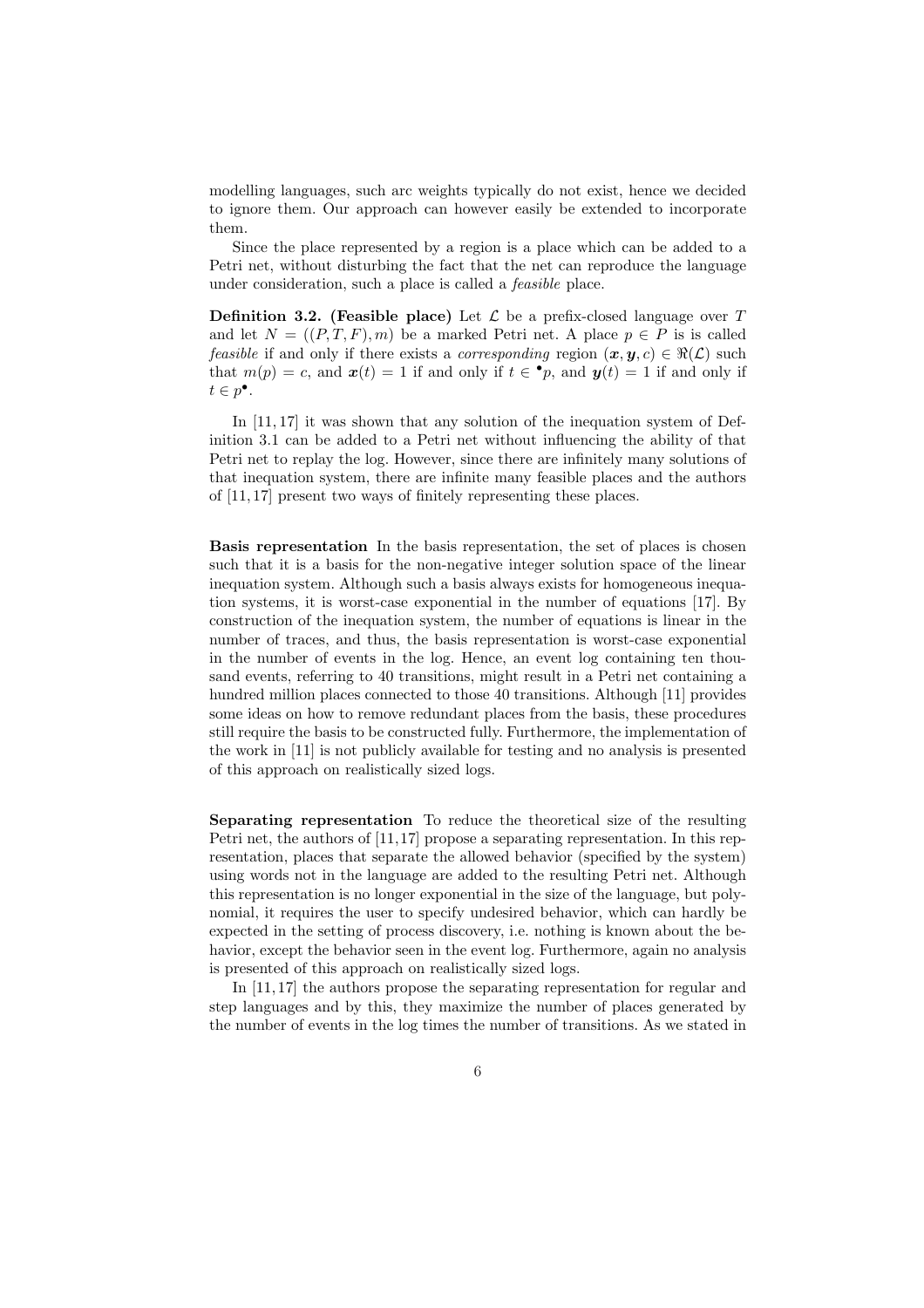the introduction, the size of the Petri net should not depend on the size of the log for the approach to be applicable in the context of process discovery.

#### 4 Integer Linear Programming formulation

In [11, 17] it was shown that any solution of the inequation system of Definition 3.1 can be added to a Petri net without influencing the ability of that Petri net to replay the log. Both the basis and the separating representation are presented to select which places to indeed add to the Petri net. However, as shown in Section 3, we argue that the theoretical upper bound on the number of places selected is high. Therefore, we take a different selection mechanism for adding places that:

- Explicitly express certain causal dependencies between transitions that can be discovered from the log, and
- Favors places which are more expressive than others (i.e. the added places restrict the behavior as much as possible).

In this section, we first show how to express a log as a prefix-closed language, which is a trivial, but necessary step and we quantify the expressiveness of places, in order to provide a target function, necessary to translate the inequation system of Definition 3.1 into a integer linear programming problem in Subsection 4.2. In Section 4.3, we show a first algorithm to generate a Petri net. In Subsection 4.4, we then provide insights into the causal dependencies found in a log and how these can be used for finding places. We conclude this section with a description of different algorithms for different classes of Petri nets.

#### 4.1 Log to Language

To apply the language-based theory of regions in the field of process discovery, we need to represent the process log as a prefix-closed language, i.e. by all the traces present in the process log, and their prefixes. Recall from Definition 2.3 that a process log is a finite set of traces.

Definition 4.1. (Language of a process log) Let T be a set of activities,  $L \in$  $\mathcal{P}(T^*)$  a process log over this set of transitions. The language  $\mathcal{L}$  that represents this process log, uses alphabet  $T$ , and is defined by:

$$
\mathcal{L} = \{ l \in T^* | \exists l' \in L : l \le l' \}
$$

As mentioned before, a trivial Petri net capable of reproducing a language is a net with only transitions. To restrict the behavior allowed by the Petri net, but not observed in the log, we start adding places to that Petri net. However, the places that we add to the Petri net should be as expressive as possible, which can be expressed using the following observation. If we remove the arc  $(p, t)$  from F in a Petri net  $N = (P, T, F)$  (assuming  $p \in P$ ,  $t \in T$ ,  $(p, t) \in F$ ), the resulting net still can replay the log (as we only weakened the pre-condition of transition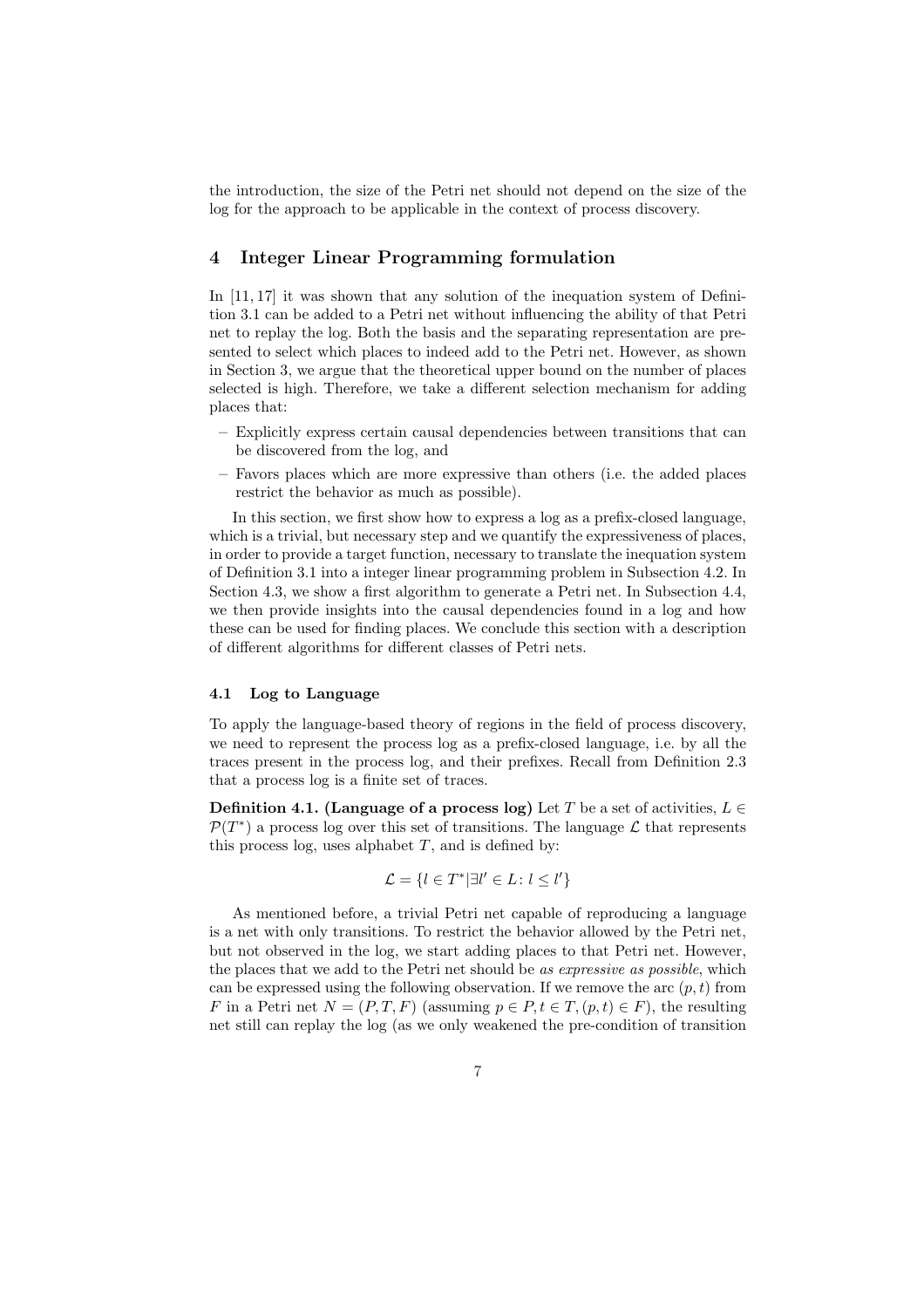t). Also if we would add a non-existing arc  $(t, p)$  to F, with  $t \in T$  and  $p \in P$ , the resulting net still can replay the log as it strengthens the post-condition of t.

Lemma 4.2. (Adding an incoming arc to a place retains behavior) Let  $N = ((P, T, F), m)$  be a marked Petri net that can replay the process log  $L \in \mathcal{P}(T^*)$ . Let  $p \in P$  and  $t \in T$  such that  $(t, p) \notin F$ . The marked Petri nets  $N' = ((P, T, F'), m)$  with  $F' = F \cup \{(t, p)\}\)$  can replay the log L.

**Proof.** Let  $\sigma = \sigma_1$ ;  $t; \sigma_2 \in T^*$ , such that  $t \notin \sigma_1$  be a firing sequence of  $(N, m)$ . Let  $m' \in \mathbb{N}^P$  such that  $(N, m)$   $\lbrack \sigma_1; t \rangle$   $(N, m')$  and  $(N, m')$  $\lbrack \sigma_2 \rangle$  We know that for all  $p' \in t^{\bullet}_{N}$  holds that  $m'(p') > 0$ , since t just fired. Assume  $t \notin \sigma_1$ . Then  $(N', m) [\sigma_1; t] (N', m'')$  with  $m'' = m' + [p]$ . Furthermore, since  $m' + [p] > m'$ , we know that  $(N', m'')[\sigma_2]$ . By induction on the occurrences of t, we get  $(N', m)[\sigma)$ .  $\Box$ 

Lemma 4.3. (Removing an outgoing arc from a place retains behavior) Let  $N = ((P, T, F), m)$  be a marked Petri net that can replay the process log  $L \in \mathcal{P}(T^*)$ . Let  $p \in P$  and  $t \in T$  such that  $(p, t) \in F$ . The marked Petri nets  $N' = ((P, T, F'), m)$  with  $F' = F \setminus \{(p, t)\}\)$  can replay the log L.

**Proof.** Let  $\sigma = \sigma_1$ ;  $t; \sigma_2 \in T^*$ , such that  $t \notin \sigma_1$  be a firing sequence of  $(N, m)$ . Let  $m' \in \mathbb{N}^P$  such that  $(N,m) [\sigma_1, (N,m')$ . We know that for all  $p' \in_N^{\bullet}$  t holds that  $m'(p') > 0$ , since t is enabled. This implies that for all  $p' \in N'$  t also holds that  $m'(p') > 0$ , since  $\mathbf{v}_N$ ,  $t = \mathbf{v}_N$   $t \setminus \{p\}$ . Hence,  $(N', m)$   $[\sigma_1, \gamma', m']$ and  $(N', m')$  [t]  $(N', m'')$ . Due to monotonicity, we have  $(N', m'')[\sigma_2]$ . Hence  $(N', m)[\sigma\rangle$ .

 $\Box$ 

Besides searching for regions that lead to places with maximum expressiveness, i.e. a place with a maximum number of input arcs and a minimal number of output arcs, we are also searching for "minimal regions". As in the region theory for synthesizing Petri nets with arc weights, minimal regions are regions that are not the sum of two other regions.

**Definition 4.4.** (Minimal region) Let  $L \in \mathcal{P}(T^*)$  be a log, let  $r = (\mathbf{x}, \mathbf{y}, c)$  be a region. We say that  $r$  is *minimal*, if there do not exist two other, non trivial, regions  $r_1, r_2$  with  $r_1 = (\mathbf{x_1}, \mathbf{y_1}, c_1)$  and  $r_2 = (\mathbf{x_2}, \mathbf{y_2}, c_2)$ , such that  $\mathbf{x} = \mathbf{x_1} + \mathbf{x_2}$ and  $y = y_1 + y_2$  and  $c = c_1 + c_2$ .

Using the inequation system of Definition 3.1, the expressiveness of a place and the partial order on regions, we can define an integer linear programming problem (ILP formulation [20]) to construct the places of a Petri net in a logical order.

#### 4.2 ILP formulation

In order to transform the linear inequation system introduced in Section 3 to an ILP problem, we need a target function. Since we have shown that places are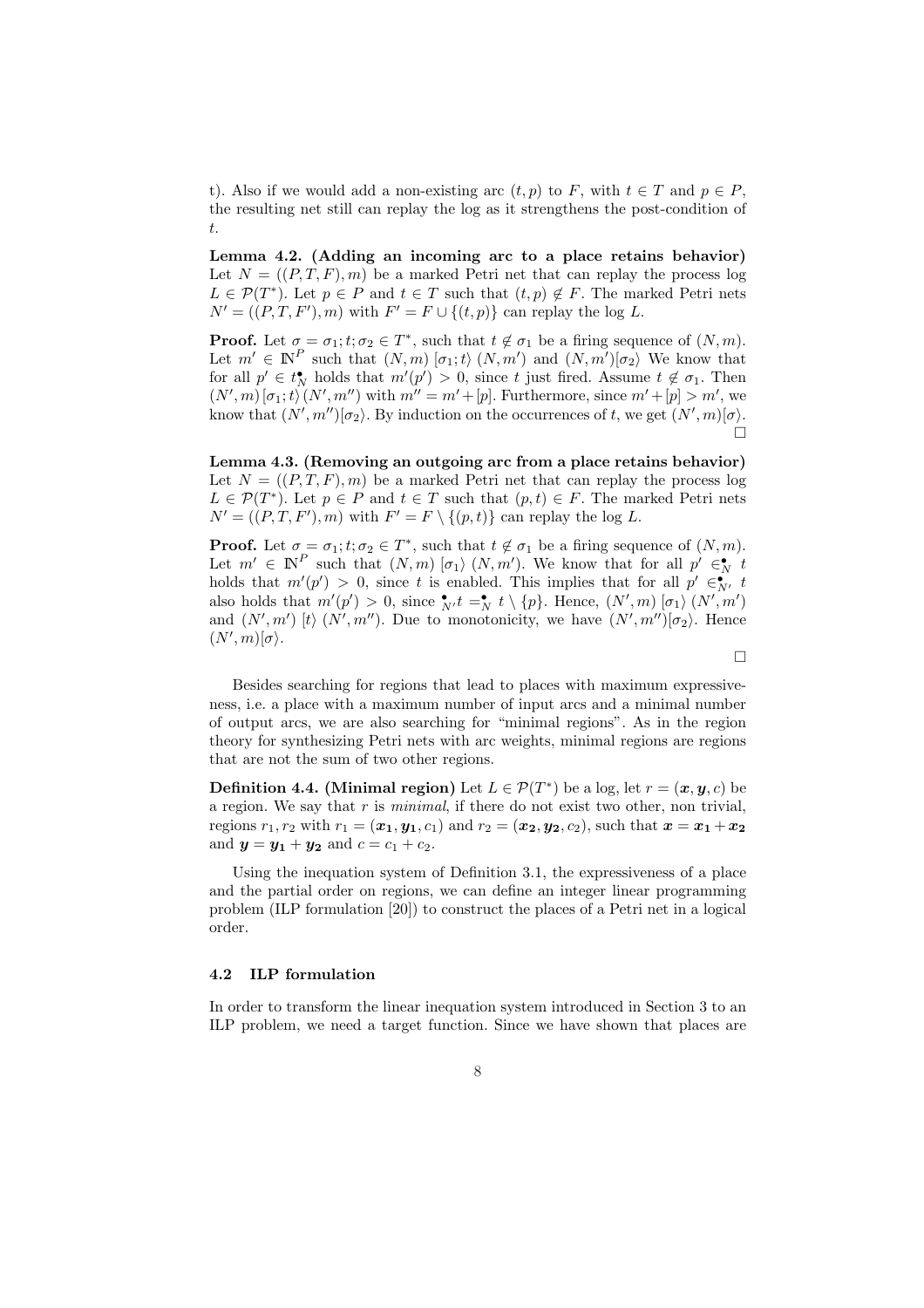most expressive if their input is minimal and their output is maximal, we could minimize the value of a target function  $f((x, y, c)) = c + \mathbf{1}^{\mathsf{T}} \cdot x - \mathbf{1}^{\mathsf{T}} \cdot y$ , i.e. adding an input arc from the corresponding feasible place increases the value of  $\mathbf{1}^{\mathsf{T}} \cdot x$ , as does removing an output arc from the corresponding feasible place.

However, it is easy to see that this function does not favor minimal regions, i.e. regions that are no sum of two other regions. Therefore, we need a target function  $f'$ , such that for any three regions  $r_1$ ,  $r_2$  and  $r_3$  with  $r_3 = r_1 + r + 2$  holds that  $f'(r_1) < f'(r_3)$  and  $f'(r_2) < f'(r_3)$ , while preserving the property that regions corresponding to more expressive feasible places have a lower target value. For this purpose, we use the target function  $f'((x, y, c)) = c + \mathbf{1}^{\mathsf{T}} \cdot A \cdot x - \mathbf{1}^{\mathsf{T}} \cdot A \cdot y$ .

**Definition 4.5. (Target function)** Let  $L \in \mathcal{P}(T^*)$  be a log, let  $r = (\mathbf{x}, \mathbf{y}, c)$  be a region and let A be the matrix as in definition 3.1. We define a target function  $\tau : \Re(\mathcal{L}) \to \mathbb{N}$ , such that  $\tau(r) = c + \mathbf{1}^{\mathsf{T}} \cdot A \cdot (\mathbf{x} - \mathbf{y}).$ 

First, we show that the target function of Definition 4.5 indeed satisfies all criteria.

Lemma 4.6. (Target function favors minimal regions) Let  $L \in \mathcal{P}(T^*)$  be a log, let  $r_1 = (\mathbf{x_1}, \mathbf{y_1}, c_1)$ ,  $r_2 = (\mathbf{x_2}, \mathbf{y_2}, c_2)$  and  $r_3 = (\mathbf{x_1} + \mathbf{x_2}, \mathbf{y_1} + \mathbf{y_2}, c_1 + c_2)$ be three regions (i.e. with  $r_3 = r_1+r_2$ ). Furthermore, let A be the matrix defined in Definition 3.1. Let  $\tau : \Re(\mathcal{L}) \to \mathbb{N}$ , such that  $\tau(r) = c + \mathbf{1}^{\mathsf{T}} \cdot A \cdot (\mathbf{x} - \mathbf{y})$ . Then  $\tau(r_1) < \tau(r_3)$  and  $\tau(r_2) < \tau(r_3)$ .

**Proof.** First, we show that  $\tau(r_3) = \tau(r_1) + \tau(r_2)$ . Clearly  $\tau(r_3) = c_1 + c_2 + \mathbf{1}^\mathsf{T} \cdot A$ .  $(x_1+x_2-(y_1+y_2))$  and hence  $\tau(r_3)=c_1+1^{\mathsf{T}}\cdot A\cdot(x_1-y_1)+c_2+1^{\mathsf{T}}\cdot A\cdot(x_2-y_2)=$  $\tau(r_2) + \tau(r_3)$ .

It remains to be shown that for any region  $r = (\boldsymbol{x}, \boldsymbol{y}, c)$  holds that  $\tau(r) > 0$ . Recall from Definition 3.1 that  $c + \mathbf{1}^{\mathsf{T}} \cdot A' \cdot x - \mathbf{1}^{\mathsf{T}} \cdot A \cdot y \geq 0$ . Since we know that for all  $t \in T$ , there is a  $\sigma \in L$  with  $t \in \sigma$  (Definition 2.3), we know that  $\mathbf{1}^{\mathsf{T}} \cdot A > \mathbf{0}$  and  $\mathbf{1}^{\mathsf{T}} \cdot A' \geq \mathbf{0}$  (the sum over the columns of A produces the total number of occurrences of each transition in the language and in  $A'$  the last occurrence in each prefix is not counted). Hence,  $\mathbf{1}^{\mathsf{T}} \cdot A \geq \mathbf{1}^{\mathsf{T}} \cdot A'$  and therefore  $c+\textbf{1}^\textsf{T}\cdot A\!\cdot\! \bm{x} - \textbf{1}^\textsf{T}\!\cdot\! A\bm{y} \geq c+\textbf{1}^\textsf{T}\!\cdot\! A'\!\cdot\! \bm{x} - \textbf{1}^\textsf{T}\!\cdot\! A\bm{y} \geq 0.$  Assuming that  $\textbf{1}^\textsf{T}\!\cdot\! \bm{x}\!+\! \textbf{1}^\textsf{T}\!\cdot\! \bm{y}>0$ (i.e. the place corresponding to region r has at least one connecting arc), we can derive that  $c + \mathbf{1}^{\mathsf{T}} \cdot A \cdot \mathbf{x} - \mathbf{1}^{\mathsf{T}} \cdot A \mathbf{y} \neq 0$  and hence we have shown that  $\tau(r) > 0$ . Combining this with the fact that  $\tau(r_3) = \tau(r_1) + \tau(r_2)$ , we have shown that  $\tau(r_3) > \tau(r_1)$  and  $\tau(r_3) > \tau(r_2)$ .

Lemma 4.6 shows that our target function satisfies our requirements provided that each region translates into a place with at least one arc, incoming or outgoing. This does not restrict the generality of our approach, since places without arcs attached to them are of no interest for the behavior of a Petri net.

Combining Definition 3.1 with the condition set by Lemma 4.6 and the target function of Definition 4.5, we get the following integer linear programming problem.

**Definition 4.7. (ILP formulation)** Let  $L \in \mathcal{P}(T^*)$  be a log, and let A and A' be the matrices defined in Definition 3.1. We define the ILP  $ILP<sub>L</sub>$  corresponding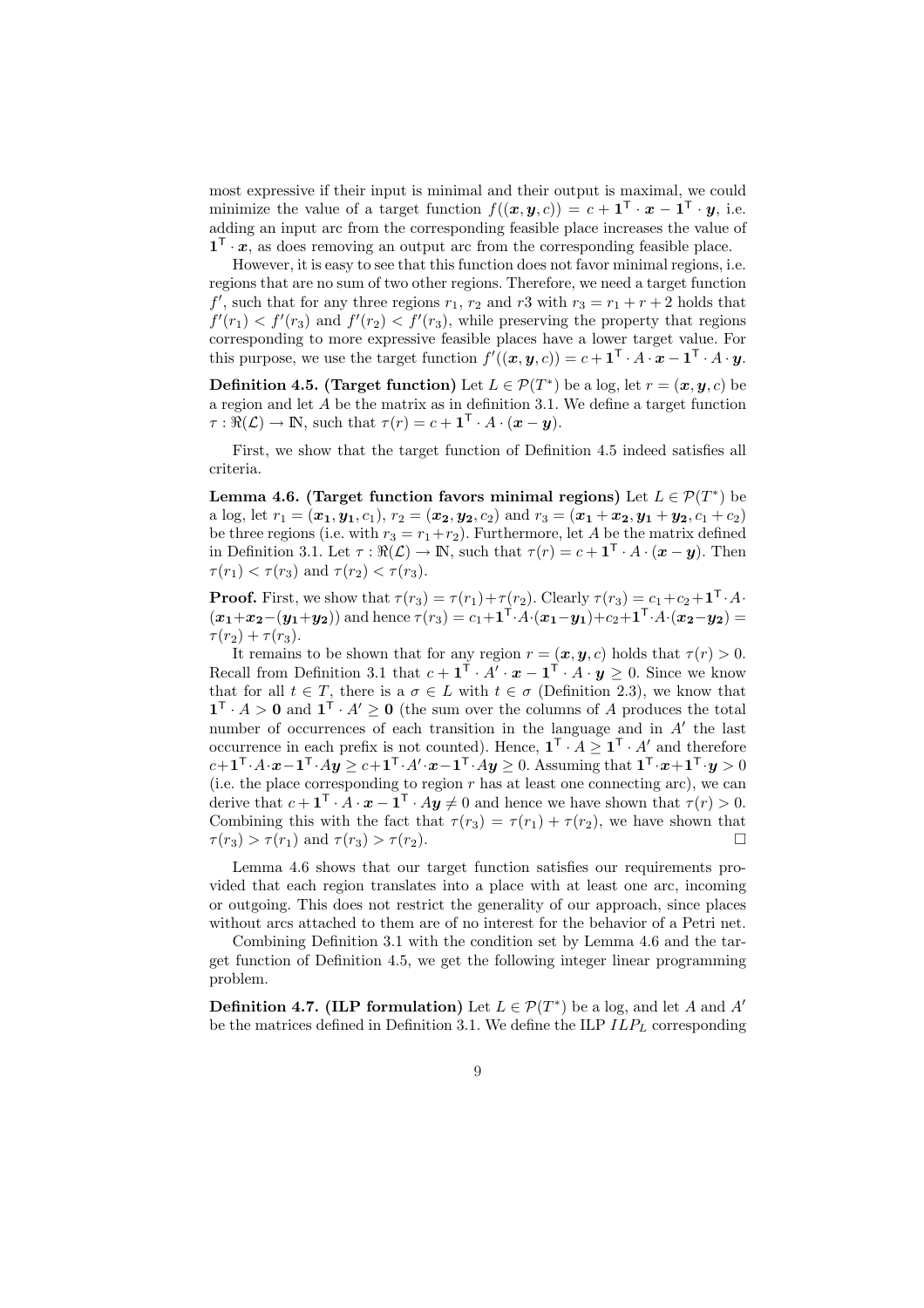with this log as:

Minimize  $c + \mathbf{1}^{\mathsf{T}} \cdot A \cdot (\mathbf{x} - \mathbf{y})$  Defintion 4.5 such that  $c + A' \cdot x - A \cdot y \ge 0$  Definition 3.1  $\boldsymbol{1}^\mathsf{T}\cdot x + 1$ There should be at least one edge  $0 \le x \le 1$   $x \in \{0,1\}$  $x \in \{0,1\}^{|T|}$  $0 \le y \le 1$   $y \in \{0,1\}$  $y \in \{0,1\}^{|T|}$  $0 \leq c \leq 1$   $c \in \{0, 1\}$ 

The ILP problem presented in Definition 4.7 provides the basis for our process discovery problem. However, an optimal solution to this ILP only provides a single feasible place with a minimal value for the target function. Therefore, in the next subsection, we show how this ILP problem can be used as a basis for constructing a Petri net from a log.

#### 4.3 Constructing Petri nets using ILP

In the previous subsection, we provided the basis for constructing a Petri net from a log. In fact, the target function of Definition 4.5 provides a partial order on all elements of the set  $\Re(\mathcal{L})$ , i.e. the set of all regions of a language. In this subsection, we show how to generate the first  $n$  places of a Petri net, that is  $(1)$ able to reproduce a log under consideration and (2) of which the places are as expressive as possible.

A trivial approach would be to add each found solution as a negative example to the ILP problem, i.e. explicitly forbidding this solution. However, it is clear that once a region  $r$  has been found and the corresponding feasible place is added to the Petri net, we are no longer interested in regions  $r'$  for which the corresponding feasible place has less tokens, less outgoing arcs or more incoming arcs, i.e. we are only interested in unrelated regions.

Definition 4.8. (Refining the ILP after each solution) Let  $L \in \mathcal{P}(T^*)$  be a log, let A and A' be the matrices defined in Definition 3.1 and let  $ILP_{(L,0)}$ be the corresponding ILP. Furthermore, let region  $r_0 = (\mathbf{x_0}, \mathbf{y_0}, c_0)$  be a minimal solution of  $ILP_{(L,0)}$ . We define the refined ILP as  $ILP_{(L,1)}$ , with the extra constraint specifying that:

$$
-c_0 \cdot c + \bm{y}^{\mathsf{T}} \cdot (\bm{1}-\bm{y_0}) - \bm{x}^{\mathsf{T}} \cdot \bm{x_0} \geq -c_0 + 1 - \bm{1}^{\mathsf{T}} \cdot \bm{x_0}
$$

Lemma 4.9. (Refining yields unrelated regions) Let  $L \in \mathcal{P}(T^*)$  be a log, let A and A' be the matrices defined in Definition 3.1 and let  $ILP_{(L,0)}$  be the corresponding ILP. Furthermore, let region  $r_0 = (\mathbf{x_0}, \mathbf{y_0}, c_0)$  be a minimal solution of  $ILP_{(L,0)}$  and let  $r_1 = (\boldsymbol{x_1}, \boldsymbol{y_1}, c_1)$  be a minimal solution of  $ILP_{(L,1)}$ , where  $ILP_{(L,1)}$  is the refinement of  $ILP_{(L,0)}$  following Definition 4.8. Then,  $c_1 < c_0$  or there exists a  $t \in T$ , such that  $x_1(t) < x_0(t) \vee y_1(t) > y_0(t)$ .

**Proof.** Assume that  $c_1 \geq c_0$  and for all  $t \in T$  holds that  $x_1(t) \geq x_0(t)$ , and  $y_1(t) \leq y_0(t)$ . Then since  $c_0, c_1 \in \{0, 1\}$  we know that  $c_0 \cdot c_1 = c_0$ . Similarily,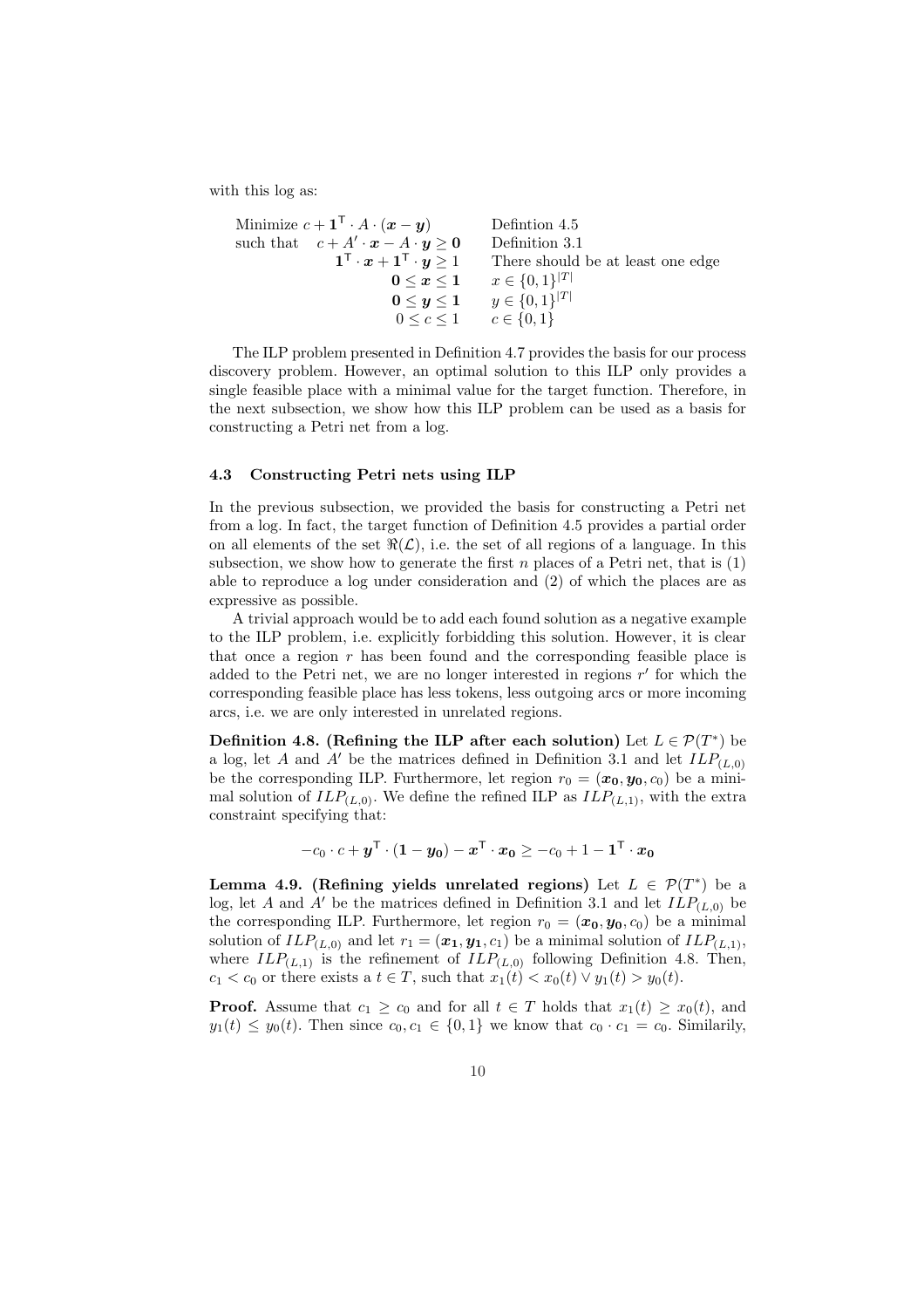${\boldsymbol{y_1}}^\top \!\cdot\! ({\boldsymbol{1}} - {\boldsymbol{y_0}}) = 0$  and  ${\boldsymbol{x_0}}^\top \!\cdot\! {\boldsymbol{x_1}} = {\boldsymbol{x_0}}^\top \!\cdot\! {\boldsymbol{1}}.$  Hence  $-c_0\cdot c_1 \!+\! {\boldsymbol{y_1}}^\top \!\cdot\! ({\boldsymbol{1}} \!-\! {\boldsymbol{y_0}}) \!-\! {\boldsymbol{x_0}}^\top \!\cdot\! {\boldsymbol{x_1}} =$  $-c_0 - x_0$ <sup>T</sup> · 1 and since  $-c_0 - x_0$ <sup>T</sup> · 1 <  $-c_0 + 1 - 1$ <sup>T</sup> ·  $x_0$ , we know that  $r_1$  is not a solution of  $ILP_{(l,0)}$ . This is a contradiction.

The refinement operator presented above, basically defines an algorithm for constructing the places of a Petri net that is capable of reproducing a given log. The places are generated in an order which ensures that the most expressive places are found first and that only places are added that have less tokens, less outgoing arcs, or more incoming arcs. Furthermore, it is easy to see that the solutions of each refined ILP are also solutions of the original ILP, hence all places constructed using this procedure are feasible places.

The procedure, however, still has the downside that the total number of places introduced is worst-case exponential in the number of transitions. Furthermore, the first  $n$  places might be introduced linking a small number of transitions, whereas other transitions in the net are only linked after the first  $n$  places are found. Since there is no way to provide insights into the value of  $n$  for a given Petri net, we propose a more suitable approach, not using the refinement step of Definition 4.8. Instead, we propose to guide the search for solutions (i.e. for places) by metrics from the field of process discovery [5, 7, 15, 21].

#### 4.4 Using log-based properties

Recall from the beginning of this section, that we are specifically interested in places expressing explicit causal dependencies between transitions. In this subsection, we first introduce how these causal dependencies are usually derived from a log file. Then we use these relations in combination with the ILP of Definition 4.7 to construct a Petri net.

**Definition 4.10. (Causal dependency [7])** Let T be a set of transitions and  $L \in \mathcal{P}(T^*)$  an execution log. If for two activities  $a, b \in T$ , there are traces  $\sigma_1, \sigma_2 \in T^*$  such that  $\sigma_1; a; b; \sigma_2 \in L$ , we write  $a >_L b$ . If in a log L we have  $a >_L b$  and not  $b >_L a$ , there is a causal dependency between a and b, denoted by  $a \rightarrow_L b$ .

In [7], it was shown that if a log  $L$  satisfies a certain completeness criterion and if there exists a Petri net of a certain class [7] that can reproduce this log, then the  $\geq_L$  relation is enough to reconstruct this Petri net from the log. However, the completeness criterion assumes knowledge of the Petri net used to generate the log and hence it is undecidable whether an arbitrary log is complete or not. Nonetheless, we provide the formal definition of the notion of completeness, and we prove that for complete logs, causal dependencies directly relate to places and hence provide a good guide for finding these places.

**Definition 4.11. (Complete log [7])** Let  $N = ((P, T, F), m)$  be a marked Petri net. Let  $L \in \mathcal{P}(T^*)$  be a process log. The log L is called *complete* if and only if there are traces  $\sigma_1, \sigma_2 \in T^*$  such that  $(N, m)[\sigma_1; a; b; \sigma_2\rangle$  implies  $a >_L b$ .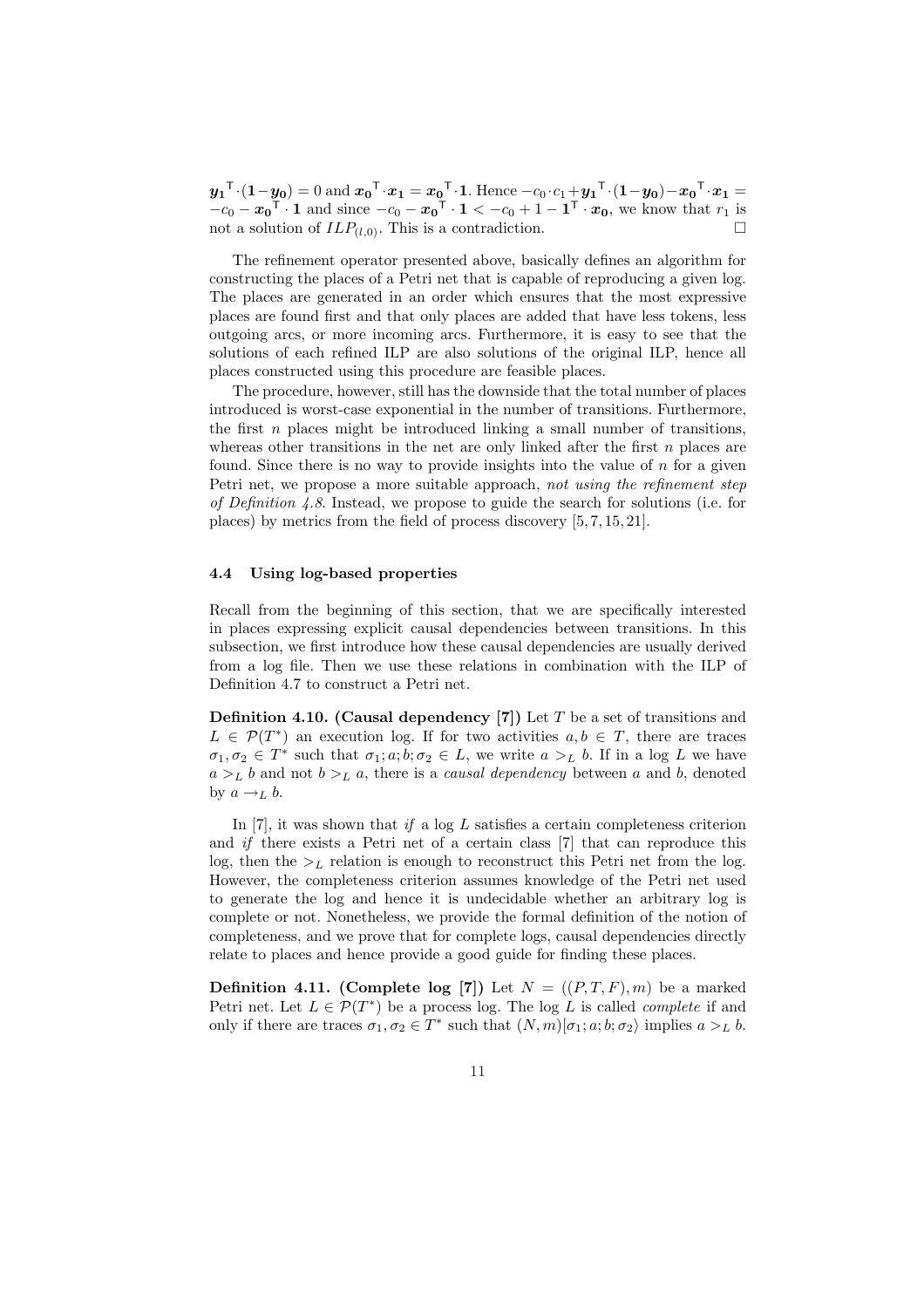In [7], the proof that a causal dependency corresponds to a place is only given for safe Petri nets (where each place will never contain more than one token during execution). This can however be generalized for non-safe Petri nets.

**Lemma 4.12.** (Causality implies a place) Let  $N = ((P, T, F), m)$  be a marked Petri net. Let L be a complete log of N. For all  $a, b \in T$ , it holds that if  $a \neq b$  and  $a \to_L b$  then  $a^{\bullet} \cap {}^{\bullet}b \neq \emptyset$ .

**Proof.** Assume  $a \to_L b$  and  $a^{\bullet} \cap {}^{\bullet}b = \emptyset$ . By the definition of  $\gt_L$ , there exist sequences  $\sigma_1, \sigma_2 \in T^*$  such that  $(N,m)[\sigma_1; a;b;\sigma_2\rangle$ . Let  $s = m + N\sigma_1$ , then  $(N, s)[a]$ , but also  $(N, s)[b]$   $(N, s')$ , for some  $s' \in \mathbb{N}^P$ , since  $a^{\bullet} \cap {}^{\bullet}b = \emptyset$ . Further we have  $\neg(N, s')[a)$ , since otherwise  $a \nightharpoonup_L b$ . Therefore,  $(\bullet \setminus b^{\bullet}) \cap \bullet a \neq \emptyset$ . Let  $p \in (\bullet\ b\ b\bullet) \cap \bullet a$ . Then,  $s(p) = 1$ , since if  $s(p) > 1$ , a would be enabled in  $(N, s')$ . Therefore, b is not enabled after firing  $(\sigma; a)$ . This is a contradiction, since now  $\neg(N, s)[a; b).$ 

Causal dependencies between transitions are used by many process discovery algorithms [5,7,15,21] and generally provide a good indication as to which transitions should be connected through places. Furthermore, extensive techniques are available to derive causal dependencies between transitions using heuristic approaches [7, 15]. In order to find a place expressing a specific causal dependency, we extend the ILP presented in Definition 4.7.

Definition 4.13. (ILP for causal dependency) Let  $L \in \mathcal{P}(T^*)$  be a log, let A and  $A'$  be the matrices defined in Definition 3.1 and let  $ILP<sub>L</sub>$  be the corresponding ILP. Furthermore, let  $t_1, t_2 \in T$  and assume  $t_1 \rightarrow_L t_2$ . We define the refined ILP,  $ILP_{(L,t_1\rightarrow t_2)}$  as  $ILP_L$ , with two extra bounds specifying that:

$$
\boldsymbol{x}(t_1)=\boldsymbol{y}(t_2)=1
$$

A solution of the optimization problem expresses the causal dependency  $t_1 \rightarrow_L t_2$ , and restricts the behavior as much as possible. However, such a solution does not have to exist, i.e. the ILP might be infeasible, in which case no place is added to the Petri net being constructed. Nonetheless, by considering a separate ILP for each causal dependency in the log, a Petri net can be constructed, in which each place is as expressive as possible and expresses at least one dependency derived from the log. With this approach at most one place is generated for each dependency and thus the upper bound of places in  $N(\mathcal{L})$  is the number of causal dependencies, which is worst-case quadratic in the number of transitions and hence independent of the size of the log.

#### 4.5 Net types

So far, we presented two algorithms for constructing a Petri net able to replay a log, using an ILP formulation. The two algorithms presented are generic and can easily be extended to different log types or to different net classes. In this subsection, we present possible extensions. For all of these extensions, we briefly sketch how they affect the ILP, and what the result is in terms of computational complexity.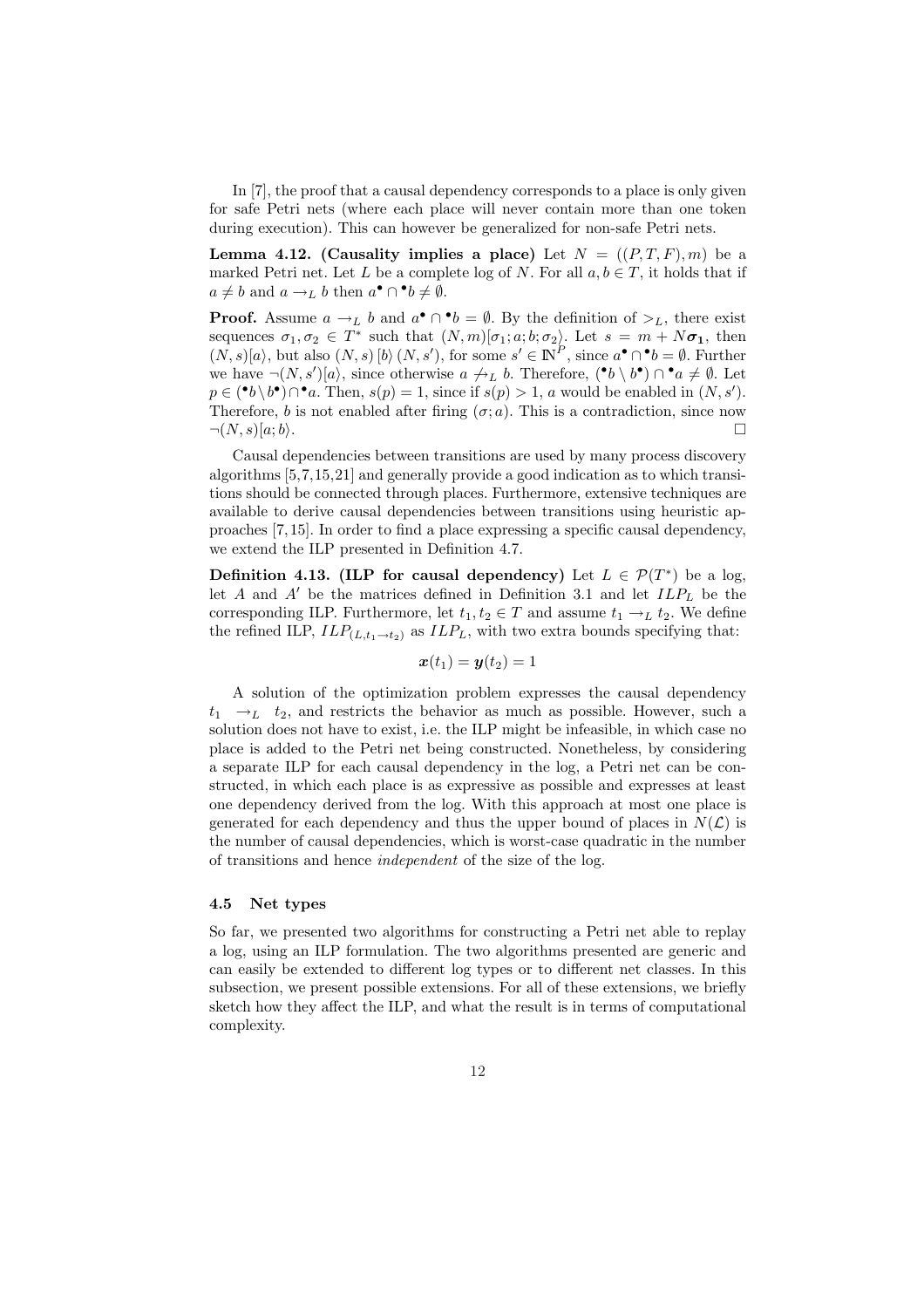Workflow nets Workflow nets [3] are a special class of Petri nets with a single marked input place and a single output place which are often used for modelling business processes. To search for workflow nets using our ILP approach, we do not allow for places to be marked, unless they have no incoming arcs. In terms of the ILP, this simply translates into saying that  $c = 0$  when searching a place for a causal dependency and to separately search for initial places for each transition t not expressing a causal dependency, but with  $c = 1$  and  $\mathbf{1}^{\mathsf{T}} \cdot \mathbf{x} = 0$ .

Figure 2 shows a Petri net constructed from the log of Table 1. This Petri net is almost what we consider to be a workflow net, i.e. it has a clear initial marking and the initially marked place does not have incoming arcs. When replaying the log of Table 1 in this net, it is obvious that the net is empty (i.e. no places contain tokens) after completion of each case, whereas workflow nets should contain a clearly marked final place when a case is complete. This property can also be expressed in terms of constraints, by demanding that the Petri net should have an empty marking after the completion of a case (in most cases, it is then rather easy to extend such a net to a net with a single output place).

Empty after case completion Another property which is desirable in process discovery, is the ability to identify the final marking. Using the ILP formulation





Fig. 2. Workflow net (without output place).



Fig. 4. Marked graph, empty after case completion.



Fig. 6. Free choice.

Fig. 3. Marked graph.



Fig. 5. State machine.



Fig. 7. Free choice, empty after case completion.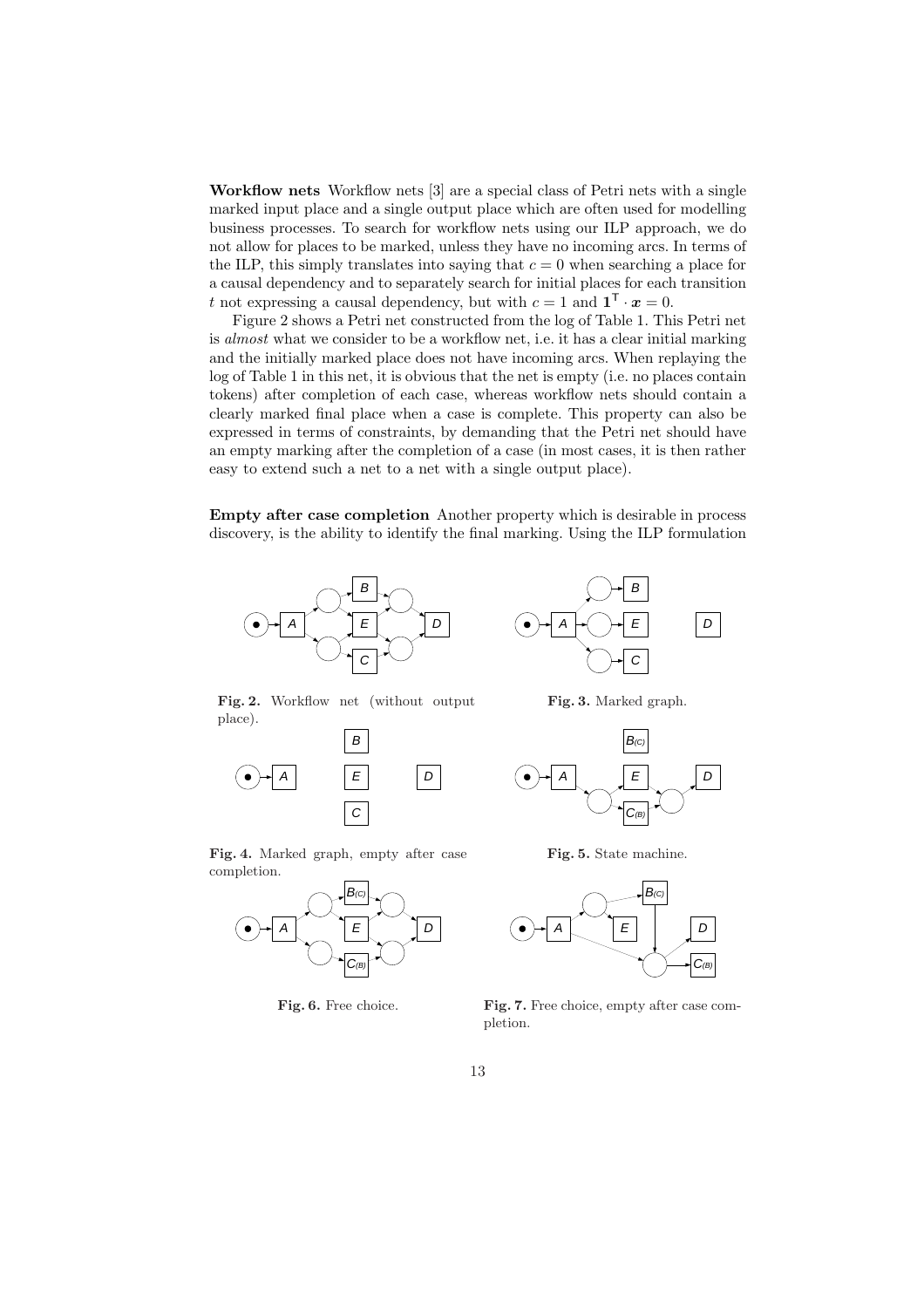we presented in this paper, this can easily be achieved, by adding constraints ensuring that for all cases in the log which are no prefix of any other case in the log (or maximum cases), the net is empty when all transitions are fired. These constraints have the form  $c + \sigma^{\mathsf{T}} \cdot x - a^{\mathsf{T}} \cdot y = 0$ , where  $\sigma$  is the Parikh vector corresponding to a maximum case  $\sigma$ .

The requirement that the net has to be empty after case completion sometimes leads to a reduction of the number of feasible places. Consider for example a class of Petri nets called "marked graphs".

Marked Graphs In a marked graph [19], places have at most one input place and one output place, i.e.  $\mathbf{1}^{\mathsf{T}} \cdot x \leq 1$  and  $\mathbf{1}^{\mathsf{T}} \cdot y \leq 1$ . The influence of these constraints on the computation time is again negligible, however, these constraints do introduce a problem, since it is no longer possible to maximize the number of output arcs of a place (as it is at most 1). However, the procedure will find as many places with single input single output as possible.

In Figure 3, a marked graph is presented that was constructed from the log of Table 1. This net is clearly capable of replaying the log. However, after completion of a case, tokens remain in the net, either in the place before "E" or in the places before "B" and "C". When looking for a marked graph that is empty after case completion, the result is the net of Figure 4.

State machines State machines [19] are the counterpart of Marked graphs, i.e. transitions have at most one input place and one output place. It is easy to see that this cannot be captured by an extension of the ILP directly. The property is not dealing with a single solution of the ILP (i.e. a single place), but it is dealing with the collection of all places found.

Nonetheless, our implementation in ProM [4], which we present in Section 5 does contain a naive algorithm for generating state machines. The algorithm implemented in ProM proceeds as follows. First, the ILP is constructed and solved, thus yielding a place  $p$  to be added to the Petri net. Then, this place is added and from that point on, for all transitions  $t \in \bullet p$ , we say that  $x(t) = 0$ and for all transitions  $t \in p^{\bullet}$ , we say that  $y(t) = 0$ . Currently, the order in which places are found is undeterministic: the first place satisfying the conditions is chosen, and from that moment on no other places are connected to the transitions in its pre- and post-set.

Figure 5 shows a possible state machine that can be constructed using the log of Table 1. Note that transitions "B" and "C" are symmetrical, i.e. the figure actually shows 2 possible state machines, of which one will be provided by the implementation.

Free-Choice nets Similar to state machines, free choice nets [14] impose restrictions on the net as a whole, rather than on a single place. A Petri net is called free choice, if for all of its transitions  $t_1, t_2$  holds that if there exists a place  $p \in \mathbf{t}_1 \cap \mathbf{t}_2$  then  $\mathbf{t}_1 = \mathbf{t}_2$ .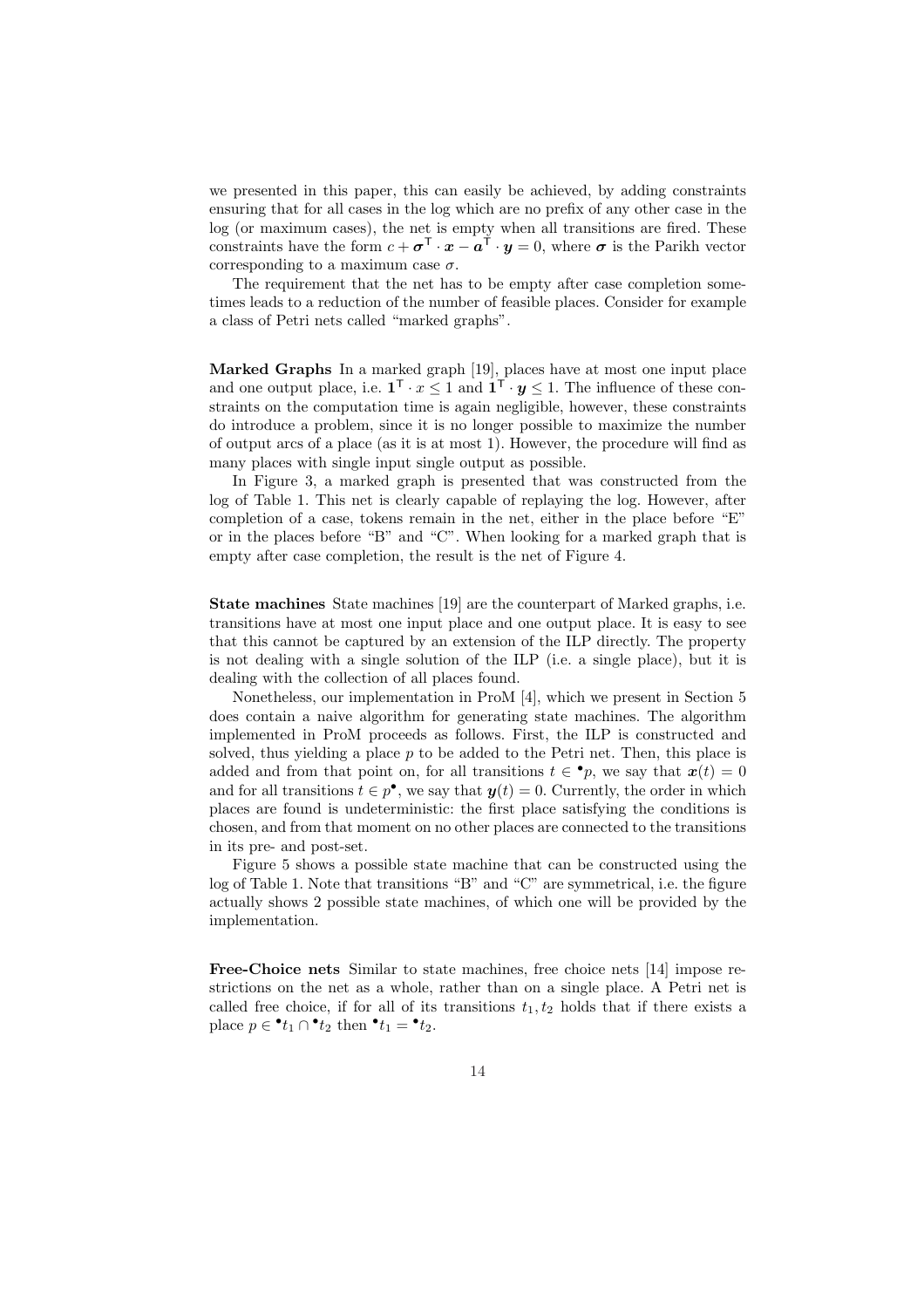Our implementation allows for the construction of free-choice nets and the algorithm used works as follows. First, all causal dependencies are placed on a stack. Then, for the first dependency on the stack, the ILP is solved, thus yielding a region  $(x_0, y_0, c_0)$  with  $1^{\mathsf{T}} \cdot y_0 > 1$  corresponding to a place p with multiple outgoing arcs to be added to the Petri net. Then, this place is added and from that point on, constraints are added, saying for all  $t_1, t_2 \in T$  with  $y_0(t_1) = y_0(t_2) = 1$  holds that  $y(t_1) = y(t_2)$ , i.e all outgoing edges of the place added to the Petri net appear together, or none of them appears. If after this a place  $p_1$  is found with even more outgoing edges than p, then  $p_1$  is added to the Petri net,  $p$  is removed, the constraints are updated and the causal dependencies expressed by  $p$ , but not by  $p_1$  are placed back on the stack. This procedure is repeated until the stack is empty.

It is easy to see that the algorithm presented above indeed terminates, i.e. places added to a Petri net that call for the removal of existing places always have more outgoing arcs than the removed places. Since the number of outgoing arcs is limited by the number of transitions, there is an upper bound to the number of removals and hence to the number of constraints placed back on the stack. The algorithm does however put a strain on the computation time, since each causal dependency is investigated as most as often as the number of transitions in the log, and hence instead of solving the ILP  $|T|^2$  times, it might be solved  $|T|^3$  times. However, since the added constraints have a specific form, solving the ILP gets quicker with each iteration (due to reduced complexity of the Branch-and-Bound part) [20].

Figure 6 shows a possible free-choice net that can be constructed using the log of Table 1. Note that transitions "B" and "C" are again symmetrical. Furthermore, the only difference between this net and the net of Figure 2 is that there is no arc from the place between "A" and "C" to "E". Adding this arc would violate the free-choice property. The fact that this arc is not there however does violate the property that the net is empty after case completion. Figure 7 shows a free-choice net that is empty after case completion. However, this net is no longer a so-called elementary net.

Pure nets Before introducing elementary nets, we first define pure nets [18], since elementary nets are pure. In a pure net, no self-loops occur. By adding a constraint  $x(t) + y(t) \leq 1$ , for each transition  $t \in T$ , each transition either consumes or produces tokens in a place, but not both at the same time. This procedure slightly increases the size of the ILP problem (with as many constraints as transitions found in the log), thus resulting in a slight increase in computation time. However, since most logs have far more prefixes than actual transitions, the overall effect is negligible.

Elementary nets Elementary Petri nets [17] are nets in which transitions can only fire when their output places are empty. This can easily be worked into the ILP, as shown in [17]. Two sets of constraints are required. First, self-loops are explicitly forbidden since elementary nets are pure and then, by adding the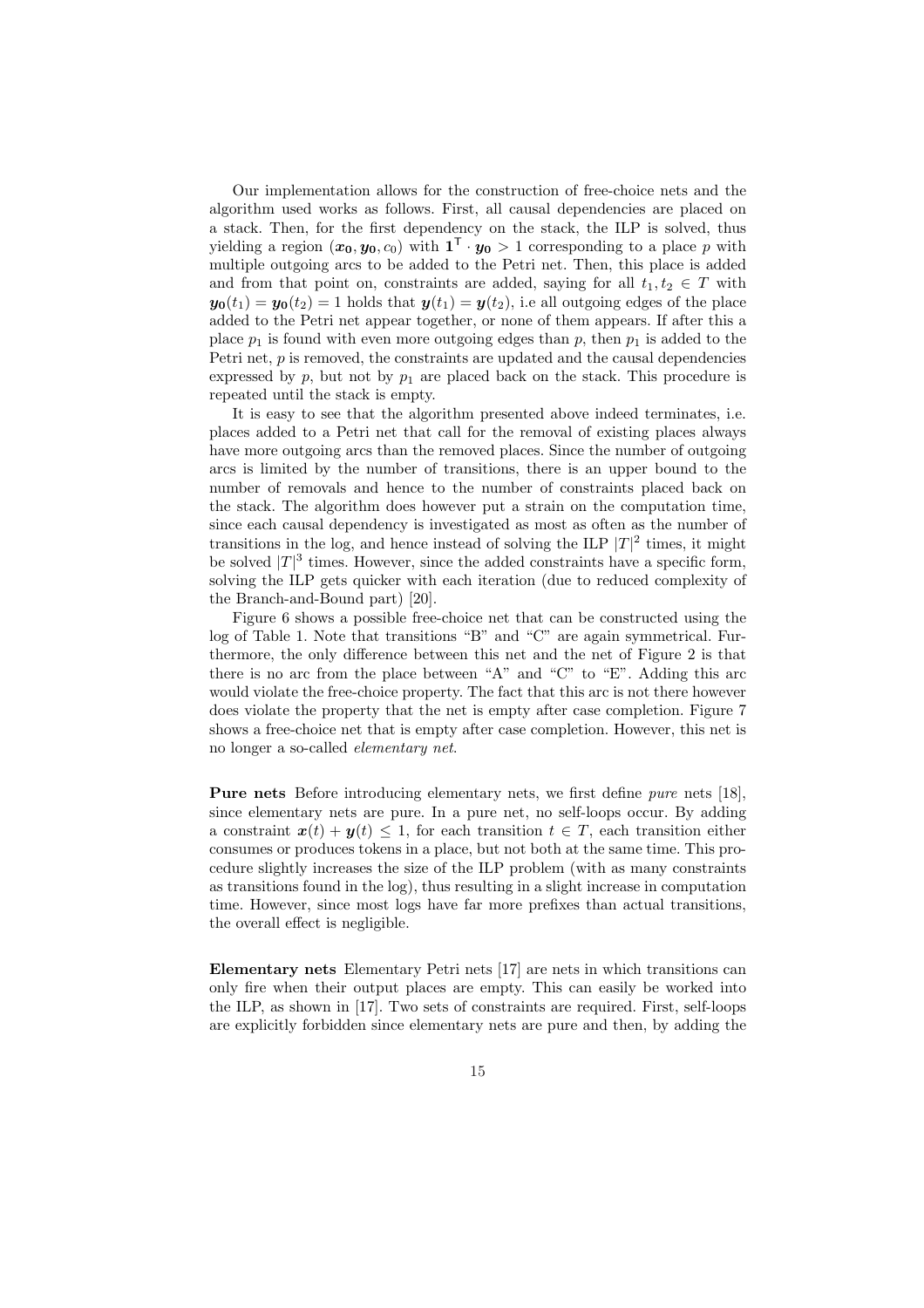constraints  $c + \mathbf{1}^{\mathsf{T}} \cdot A \cdot \mathbf{x} - \mathbf{1}^{\mathsf{T}} \cdot A \cdot \mathbf{y} \leq 1$  it is ensured that after firing a transition each of its output places should contain at most one token. State machines, marked graphs and free-choice nets can all be made elementary this way. When requiring an elementary net however, the problem size doubles (there are twice as many constraints) and since the execution time is exponential in the size of the problem, the worst-case execution time is squared.

In this section, we presented a way of constructing a Petri net from an execution log using an ILP formulation. We presented a large number of net types and extensions to get a Petri net satisfying criteria set by a user. The figures on page 13 nicely show that with different sets of constraints, different models can be produced.

Although we used a toy example to illustrate the different concepts, we introduce our implementation embedded in the process discovery framework ProM, which is capable of constructing nets for logs with thousands of cases referring to dozens of transitions.

#### 5 Implementation in ProM

The  $(Pro)$ cess  $(M)$ ining framework *ProM* [4] has been developed as a completely plugable environment for process discovery and related topics. It can be extended by simply adding plug-ins, and currently, more than 200 plug-ins have been added. The ProM framework can be downloaded from www.processmining.org.

In the context of this paper, the "Parikh language-based region miner" was developed, that implements the algorithms presented in Section 4. The Petri nets on Page 13 were all constructed using our plugin. For solving ILP problems, an open-source solver LpSolve [1] is used. Although experiments with CPlex [2] have been conducted, we feel that the use of the open-source alternative is essential: it allows for distribution of ProM, as well as reproducibility of the results presented in this paper.

Note that the plugin is also capable of dealing with partially ordered logs, i.e. logs where all cases are represented by partial orders on its events. The construction of the ILP in that case is largely the same as for the totally ordered cases as presented in [11, 17] and as included in VIPtool [10].

#### 5.1 Numerical analysis

Using the implementation in ProM, we performed some performance analysis on our approach. We tested our algorithm on a collection of logs with varying numbers of transitions and varying numbers of cases, using the default settings of our plugin, which include the constraints for elementary nets and empty nets after case completion. Furthermore, we used logs that are distributed with the release of ProM and causal dependencies are used for guiding the solver.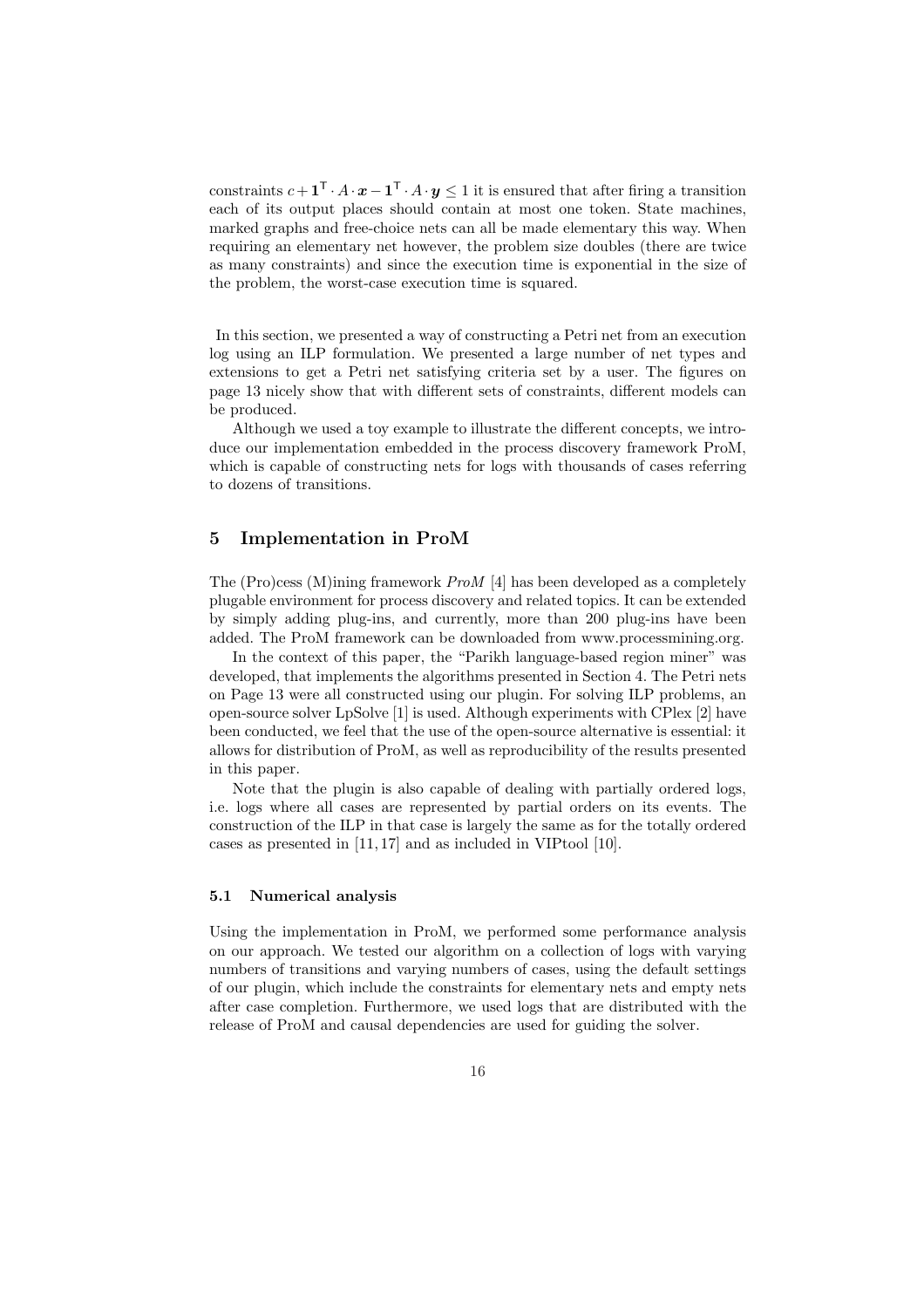

Fig. 8. ProM. Fig. 8. ProM.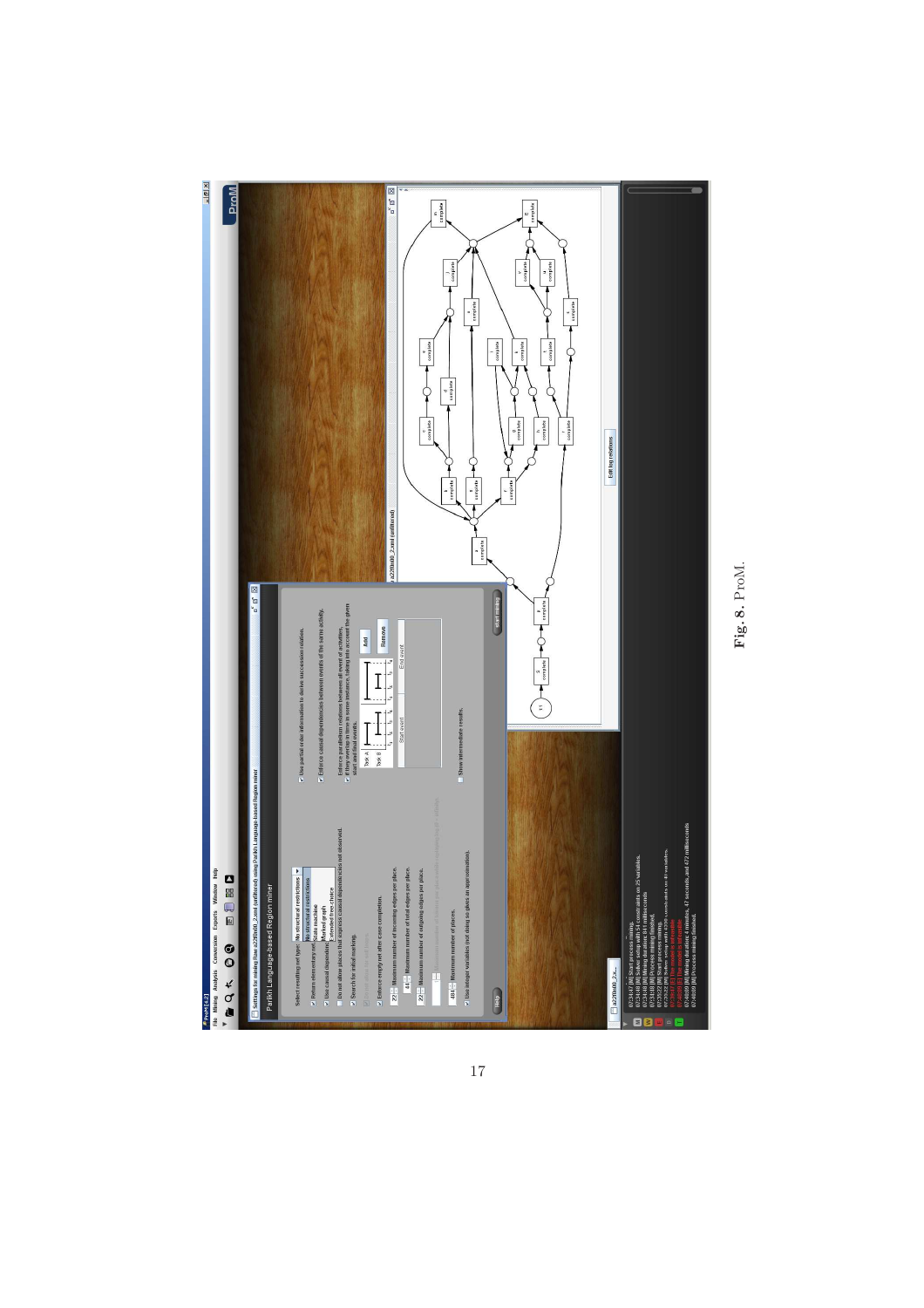Table 2. Numerical analysis results.

| log          | #  |    |      |       |       | transitions $\#$ variables $\#$ cases $\#$ events $\#$ constraints time (hh:mm:ss.sss) |
|--------------|----|----|------|-------|-------|----------------------------------------------------------------------------------------|
| $a12f0n00_1$ | 12 | 25 | 200  | 618   | 54    | 0.406                                                                                  |
| $a12f0n00_1$ |    |    | 600  | 1848  | 54    | 0.922                                                                                  |
| a12f0n00.3   |    |    | 1000 | 3077  | 54    | 1.120                                                                                  |
| a12f0n00.4   |    |    | 1400 | 4333  | 54    | 1.201                                                                                  |
| a12f0n00.5   |    |    | 1800 | 5573  | 54    | 1.234                                                                                  |
| $a22f0n00-1$ | 22 | 45 | 100  | 1833  | 1894  | 1:40.063                                                                               |
| $a22f0n00-2$ |    |    | 300  | 5698  | 4350  | 5:07.344                                                                               |
| a22f0n00.3   |    |    | 500  | 9463  | 5863  | 7:50.875                                                                               |
| a22f0n00.4   |    |    | 700  | 13215 | 7238  | 10:24.219                                                                              |
| $a22f0n00-5$ |    |    | 900  | 16952 | 8405  | 12:29.313                                                                              |
| $a32f0n00_1$ | 32 | 65 | 100  | 2549  | 3352  | 32:14.047                                                                              |
| $a32f0n00_2$ |    |    | 300  | 7657  | 7779  | 1:06:24.735                                                                            |
| a32f0n00.3   |    |    | 500  | 12717 | 10927 | 1:46:34:469                                                                            |
| a32f0n00.4   |    |    | 700  | 17977 | 13680 | 2:43:40.641                                                                            |
| a32f0n00.5   |    |    | 900  | 23195 | 15978 | 2:54:01.765                                                                            |

Note that solving an ILP problem consists of two stages. The first stage uses the Simplex algorithm, which is worst-case exponential, but generally outperforms polynomial algorithms and the second phase which is an exponential search.

The results presented in Table 2 show that adding cases to a log referring to a given number of transitions increases the necessary calculation time in a seemingly sub-linear fashion<sup>2</sup>, however this might not be the case in general. Figure 8 shows a screenshot of ProM, showing the Petri nets discovered for the log "a22" with 300 cases in the bottom right corner. The settings dialog for our plugin is shown in the top-left corner.

Since for the log "a12" the number of constraints remains constant for different log sizes, the increase in processing time is only due to the overhead of calculating the causal dependencies, which is polynomial in the size of the log. For the other logs however, the increase in processing time is due to the fact that adding constraints influences the first phase of solving an ILP problem, but not the second phase which is far more complex. Furthermore, our experiments so-far show an almost linear dependency between the number of cases in the log and the execution time, although this might not be the case in general.

On the other hand, when increasing the number of transitions (i.e. the number of variables) instead of the number of case, the branch-and-bound phase is heavily influenced. Hence the computation time increases exponentially, since the branch-and-bound algorithm is worst-case exponential. However, these results show that the execution time is still feasible, i.e. results for a large log can be generated overnight.

#### 6 Conclusion and Future work

In this paper we presented a new method for process discovery using integer linear programming (ILP). The main idea is that places restrict the possible

<sup>2</sup> These calculations were performed on a 3 GHz Pentium 4, using ProM 4.2 and LpSolve 5.5.0.10 running Java 1.5. The memory consumption never exceeded 256MB.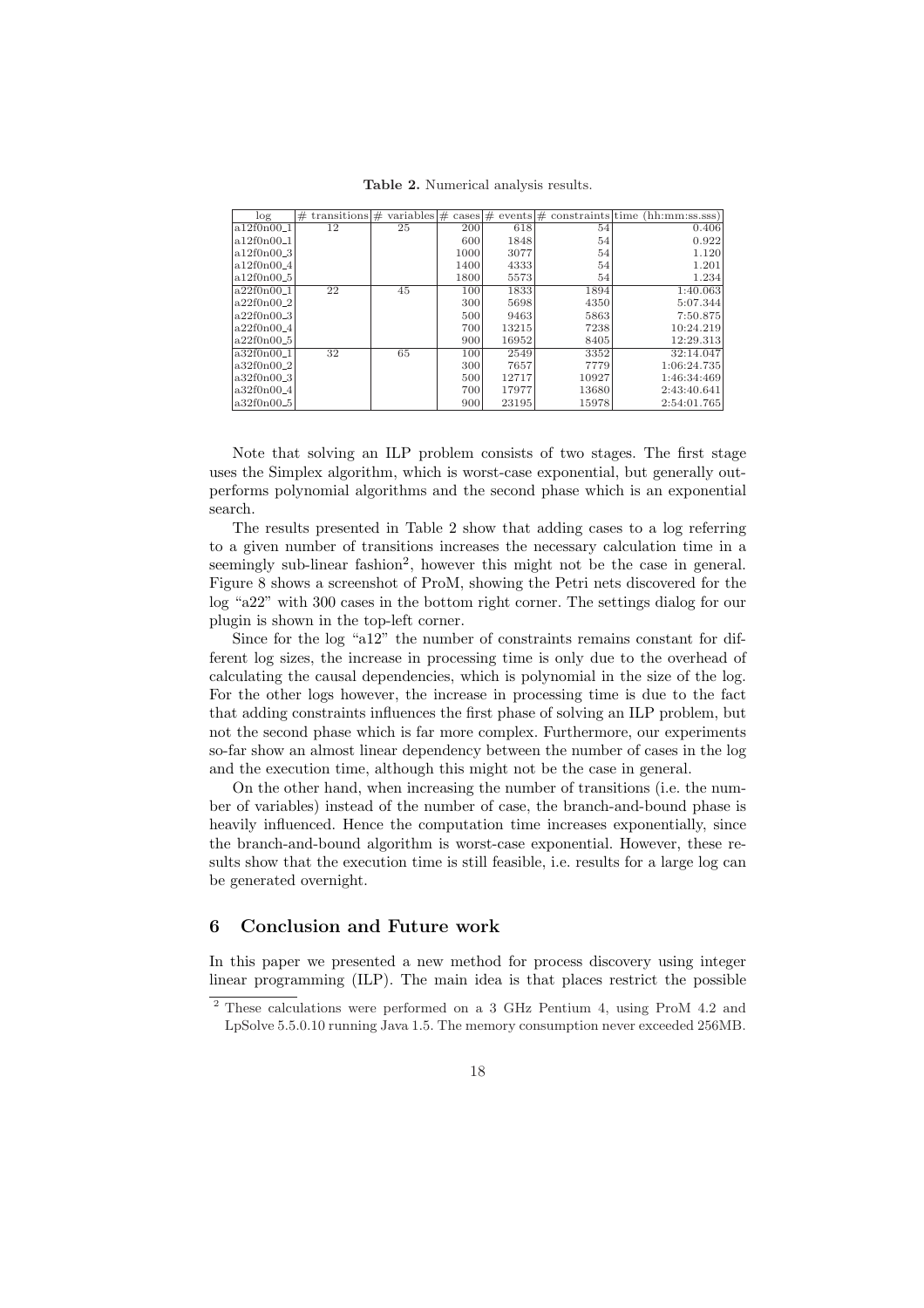firing sequences of a Petri net. Hence we search for as many places as possible, such that the resulting Petri net is consistent with the log, i.e. such that the Petri net is able to replay the log.

The well-known theory of regions solves a similar problem, but for finite languages. Finite languages can be considered as prefix closures of a log and the theory of regions tries to synthesize a Petri net which can reproduce the language as precisely as possible. In [11, 17] this idea is elaborated and the problem is formalized using a linear inequation system. However, the Petri nets synthesized using the approach of  $[11, 17]$  scale in the number of events in the log, which is undesirable in process discovery.

In this paper, we build on the methods proposed in [11, 17]. First of all we have defined an optimality criterion transforming the inequation system into an ILP. This ILP is than solved under different conditions, such that the places of a Petri net capable of replaying the log are constructed.

The optimality criterion we defined is such that it guarantees that more expressive places are found first, i.e. places with less input arcs and more output arcs are favored. Furthermore, using the causality relation that is used in the alpha algorithm [7], we are able to specifically target the search to places expressing this relation. This causality relation is generally accepted in the field of process discovery and, under the assumption the log is complete, is shown to directly relate to places. Furthermore, the size of the constructed Petri net is shown to be independent on the number of events in the log, which makes this approach applicable in more practical situations.

Using additional constraints, we can enforce structural net properties of the discovered Petri net, such as the freedom of choice. It is clear that not all these constraints for structural properties lead to feasible solutions, but nonetheless, we always find a Petri net that is consistent with the log. For all our constraints we provide lemmas motivating these constraints.

The numerical quality of our approach is promising: we can discover nets with about 25 transitions and a log with about 1000 cases in about 15 minutes on a standard desktop PC. Moreover, while the execution time of our method appears to scale sub-linear in the size of the log, although this needs to be validated more thoroughly.

Since each place can be discovered in isolation, it seems to be easy to parallelize the algorithm and to use grid computing techniques to speed up the computation time. Other open questions concern the expression of more structural and behavioral properties into linear constraints and the use of this algorithms in a post-processing phase of other algorithms.

#### References

- 1. LP Solve Reference guide. http://lpsolve.sourceforge.net/5.5/.
- 2. ILOG CPLEX, ILOG, Inc., 2006. http://www.ilog.com/products/cplex/.
- 3. W.M.P. van der Aalst. Verification of Workflow Nets. In ICATPN 1997, pages 407–426, London, UK, 1997. Springer-Verlag.